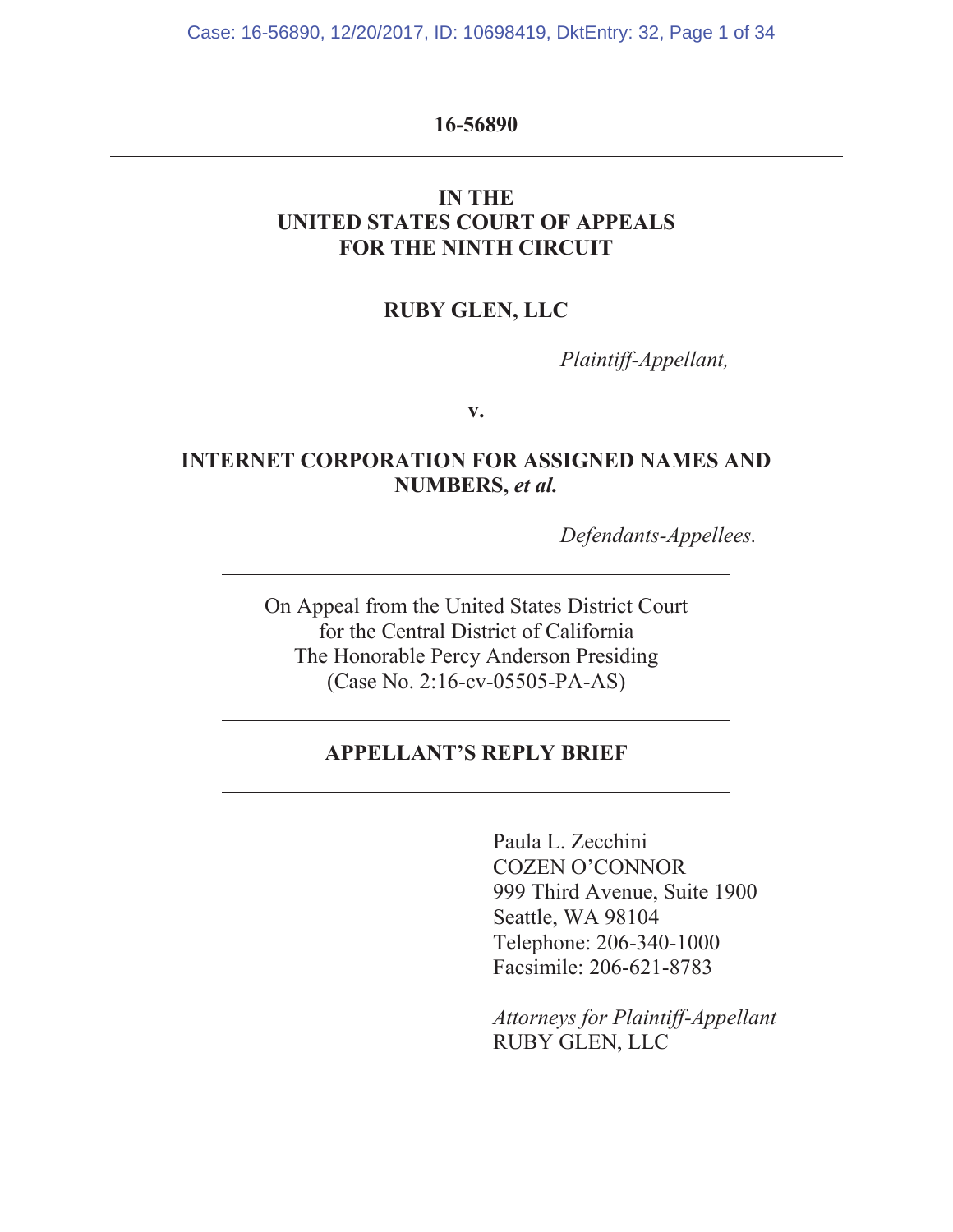# **TABLE OF CONTENTS**

| I.              |                                                                                                                             |
|-----------------|-----------------------------------------------------------------------------------------------------------------------------|
| II.             |                                                                                                                             |
| A.              | The Record on Appeal Demonstrates that the Claims at Issue Are Not                                                          |
| <b>B.</b>       |                                                                                                                             |
| 1.              | ICANN's Admissions on the Issues of Public Interest and Bargaining                                                          |
| 2.              | The FAC Alleges Intentional, Wrongful and, at the Very Least, Grossly                                                       |
| 3.              | The Non-Binding Nature of the Procedural Review Afforded by the IRP<br>Renders ICANN's Accountability Mechanisms Illusory20 |
| $\mathcal{C}$ . | The District Court Erred in Failing to Find the Exculpatory Clauses                                                         |
| D.              | The District Court Erred In Denying Ruby Glen Leave to Amend25                                                              |
| III.            | .27                                                                                                                         |
|                 |                                                                                                                             |
|                 |                                                                                                                             |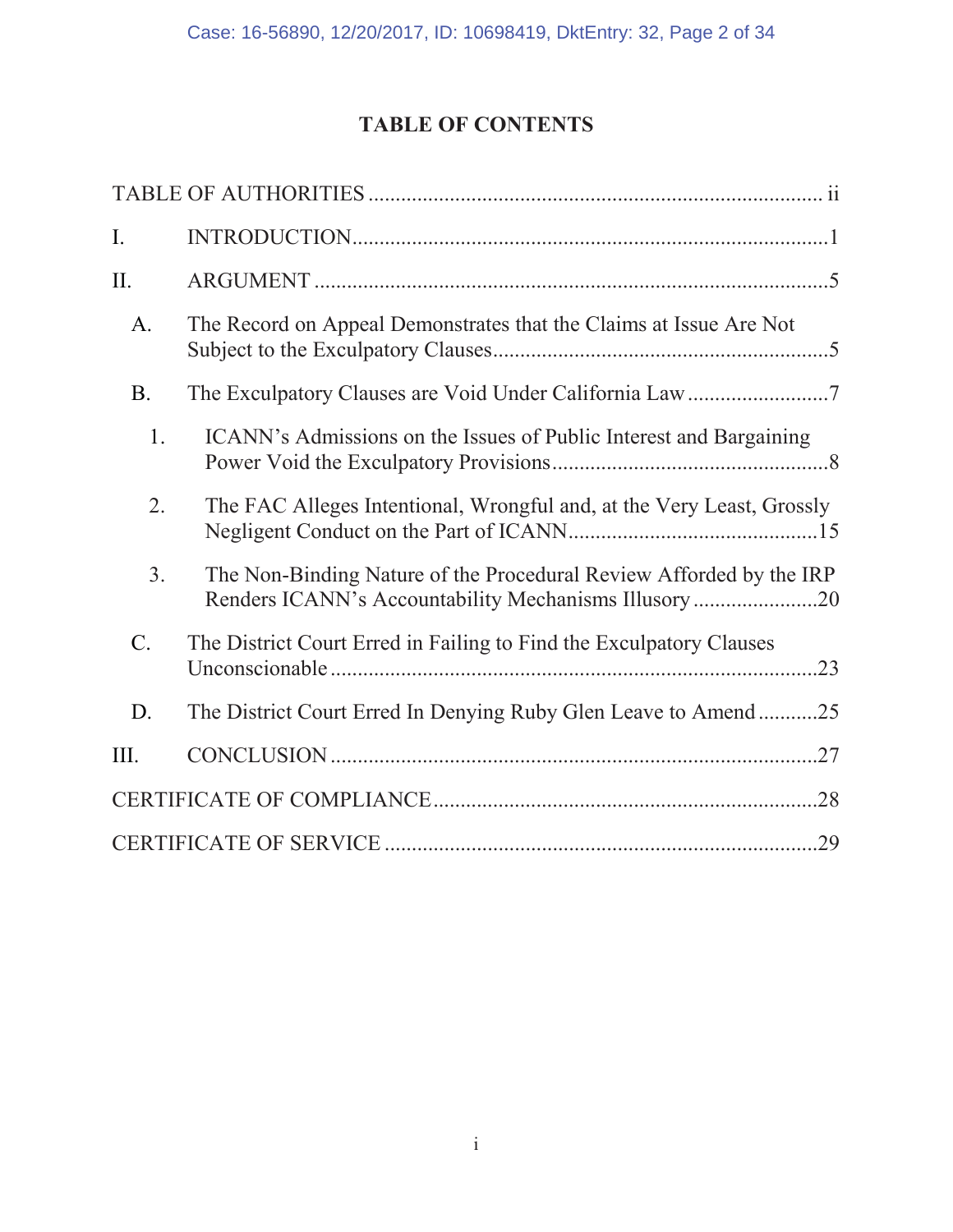# **TABLE OF AUTHORITIES**

# **Cases**

| Akin v. Business Title Corp.,                                     |
|-------------------------------------------------------------------|
| AMF Inc. v. Brunswick Corp.,                                      |
| Anderson v. Fitness Int'l, LLC,                                   |
| Appalachian Ins. Co. v. McDonnell Douglas Corp.,                  |
| Arcwell Marine, Inc. v. Southwest Marine, Inc.,                   |
| Arguelles-Romero v. Superior Court,                               |
| Baker Pacific Corp. v. Suttles,                                   |
| Basil Oil Co. of Cal. v. Baash-Ross Tool Co.,                     |
| Beeman v. Anthem Prescription Mgmt.,                              |
| Buchan v. United States Cycling Fed'n,                            |
| CAZA Drilling (California), Inc. v. TEG Oil & Gas U.S.A., Inc.,   |
| City of Santa Barbara v. Superior Court,                          |
| Civic Ctr. Drive Apartments Ltd. P'ship v. Sw. Bell Video Servs., |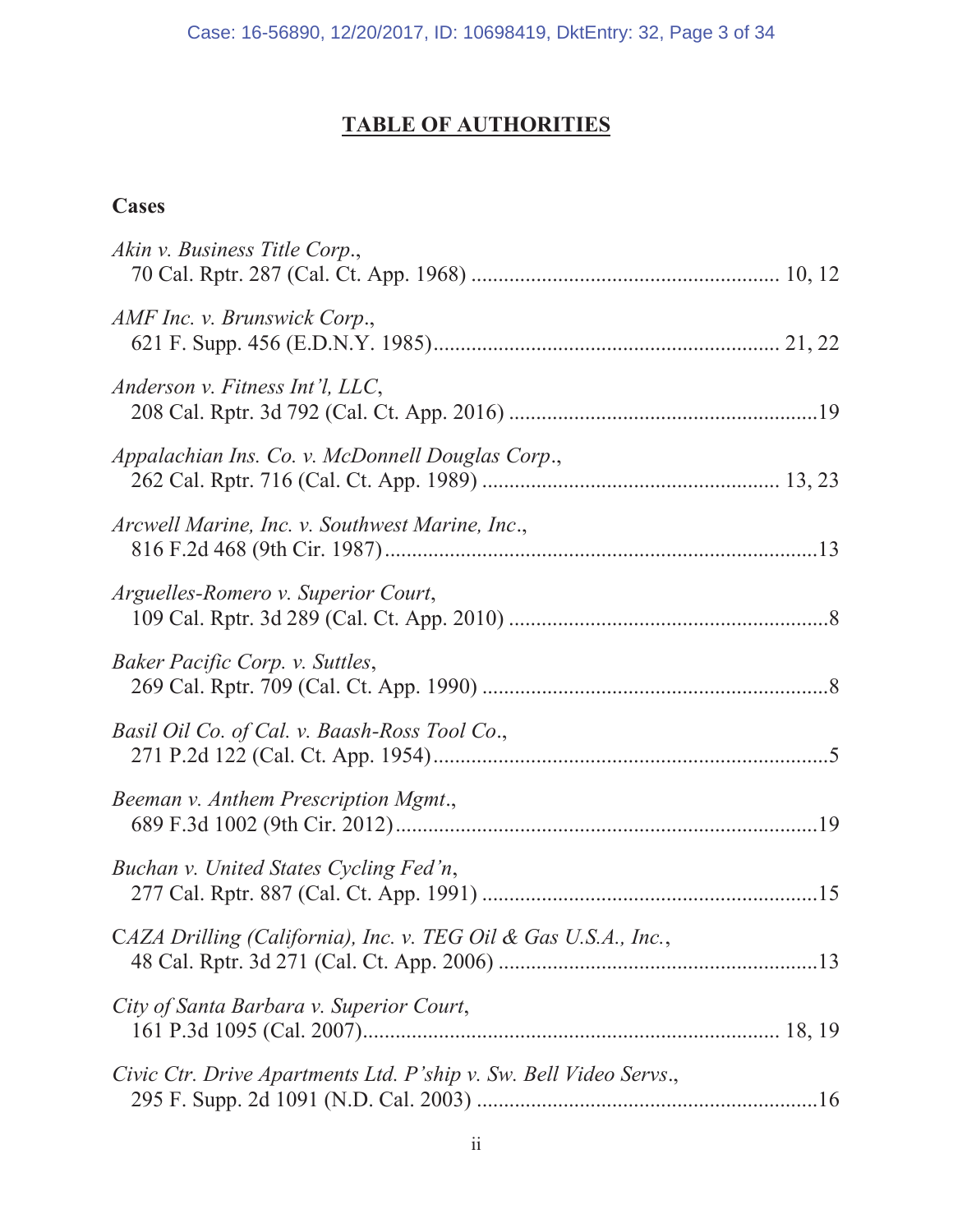| Cont'l Airlines, Inc. v. Goodyear Tire & Rubber Co.,                                                                                                                                                          |
|---------------------------------------------------------------------------------------------------------------------------------------------------------------------------------------------------------------|
| DCD Programs, Ltd. v. Leighton,                                                                                                                                                                               |
| Delta Airlines, Inc. v. Douglas Aircraft Inc.,                                                                                                                                                                |
| DotConnect Africa Trust v. Internet Corp. for Assigned Names and Numbers,<br>No. BC607494, 2017 WL 5956975 (Cal. Super. Ct. August 9, 2017) 27                                                                |
| DotConnectAfrica Tr. v. Internet Corp. for Assigned Names & Numbers,<br>No. 16CV00862RGKJCX, 2016 WL 9136168 (C.D. Cal. Apr. 12, 2016),<br>reconsideration denied, No. 16CV00862RGKJCX, 2016 WL 9185154 (C.D. |
| Eminence Capital, LLC v. Aspeon, Inc.,                                                                                                                                                                        |
| Foman v. Davis,                                                                                                                                                                                               |
| Food Safety Net Servs. v. Eco Safe Sys. USA, Inc.,                                                                                                                                                            |
| Fritelli, Inc. v. 350 N. Canon Drive, L.P.,                                                                                                                                                                   |
| Gardner v. Downtown Porsche Audi,                                                                                                                                                                             |
| Gavin W. v. YMCA of Metropolitan Los Angeles,                                                                                                                                                                 |
| Health Net of Cal., Inc. v. Dep't of Health Servs.,                                                                                                                                                           |
| Henrioulle v. Marin Ventures, Inc.,                                                                                                                                                                           |
| Jimenez v. 24 Hour Fitness USA, Inc.,                                                                                                                                                                         |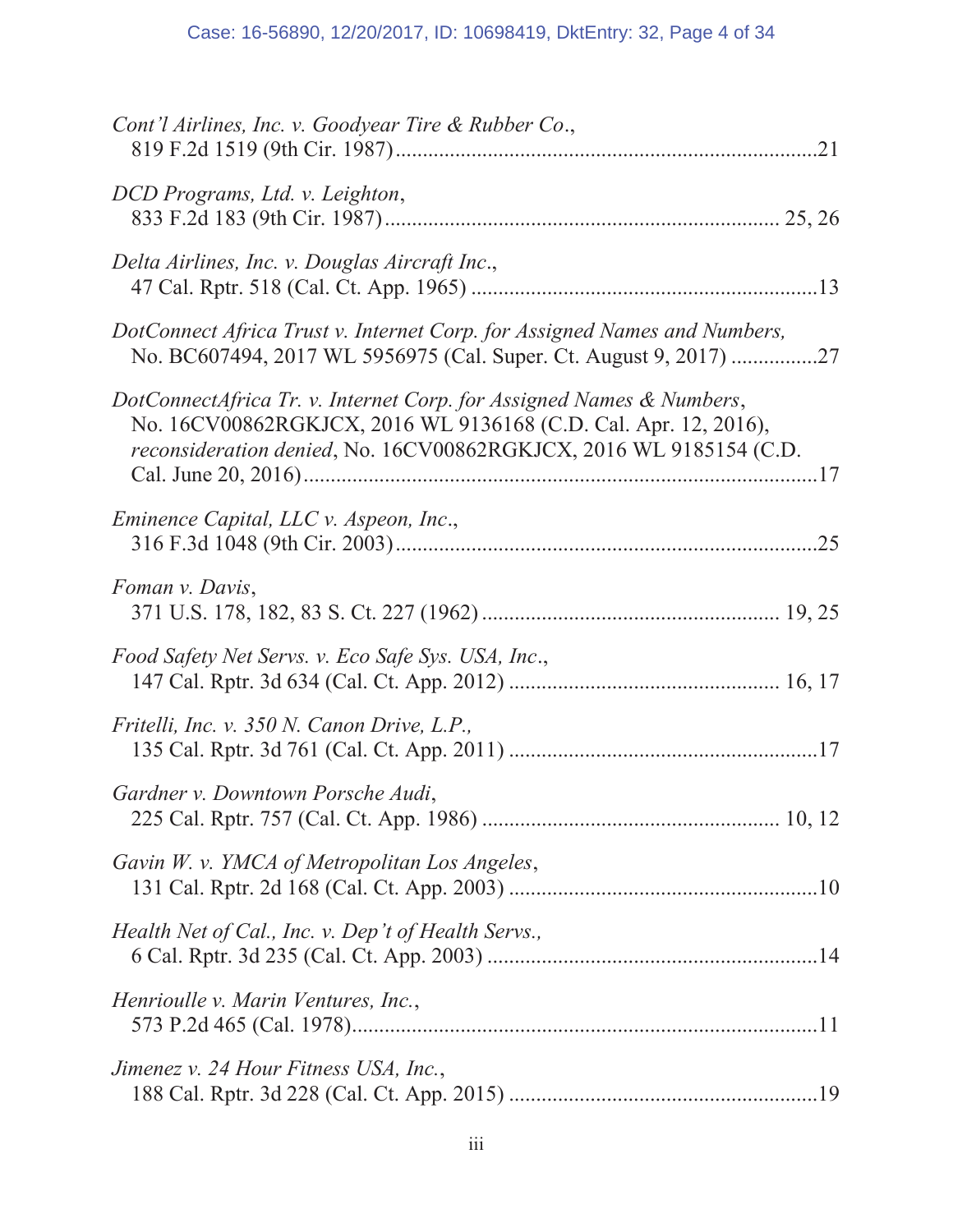| <b>Rules</b>                                                                                                          |  |  |
|-----------------------------------------------------------------------------------------------------------------------|--|--|
|                                                                                                                       |  |  |
| <b>Other Authorities</b>                                                                                              |  |  |
|                                                                                                                       |  |  |
|                                                                                                                       |  |  |
| <b>Statutes</b>                                                                                                       |  |  |
| Wolsey, Ltd. v. Foodmaker, Inc.,                                                                                      |  |  |
| Werner v. Werner,                                                                                                     |  |  |
| Vilner v. Crocker National Bank,                                                                                      |  |  |
| United States v. Webb,                                                                                                |  |  |
| Tunkl v. Regents of Univ. of Cal.,                                                                                    |  |  |
| Poublon v. C.H. Robinson Co.,                                                                                         |  |  |
| Navcom Tech., Inc. v. Oki Elec. Indus. Co.,<br>No. 5:12-cv-04175-EJD, 2014 U.S. Dist. LEXIS 32159 (N.D. Cal. Mar. 11, |  |  |
| Milwicz v. Pub. Storage,                                                                                              |  |  |
| McCarn v. Pacific Bell Directory,                                                                                     |  |  |
| Markborough Cal., Inc. v. Superior Court,                                                                             |  |  |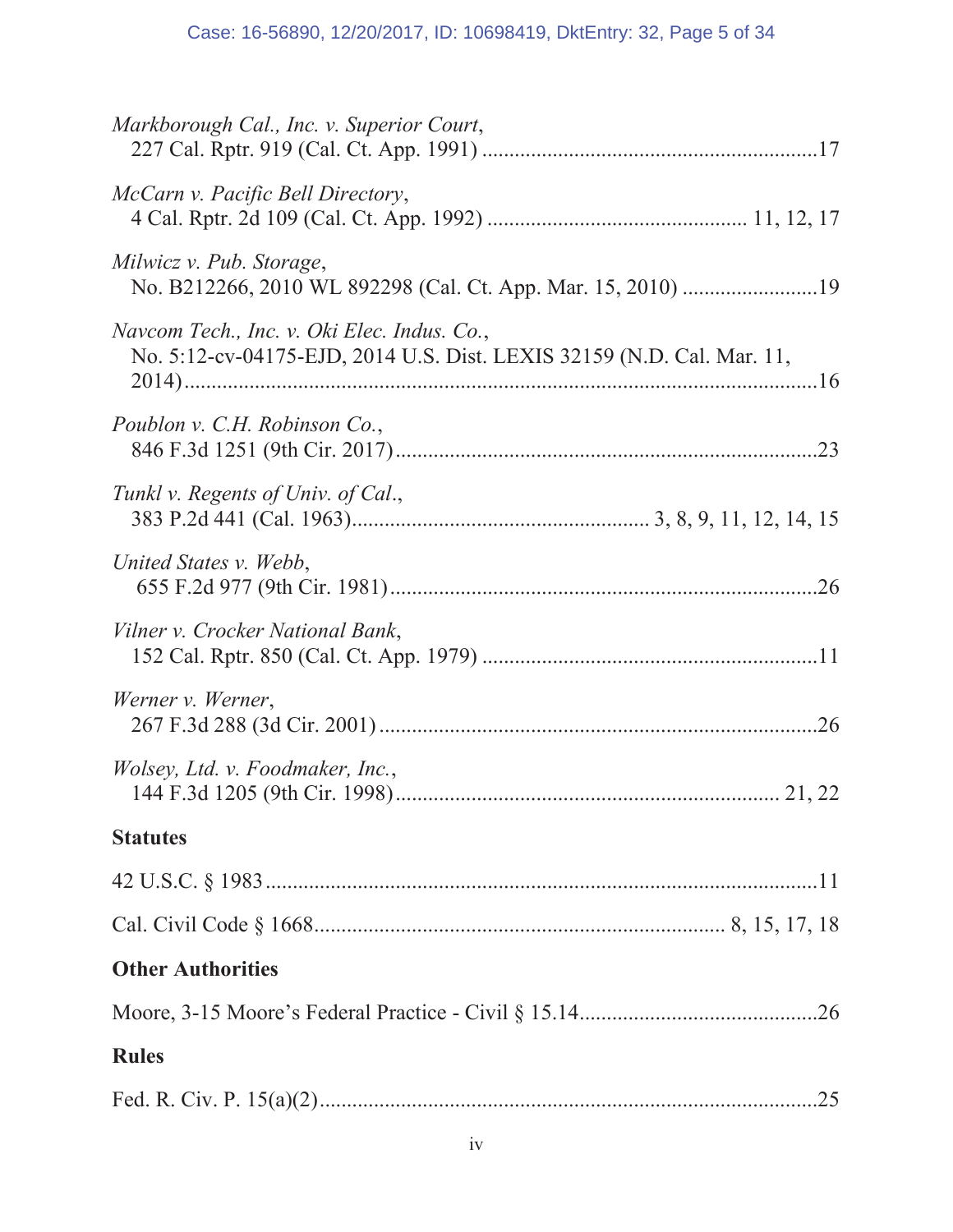### **I. INTRODUCTION**

A single theme permeates the Answering Brief ("Ans. Br.") filed by Defendant-Appellee Internet Corporation for Assigned Names and Numbers ("ICANN"): avoidance at all costs. At every turn, ICANN casts the unilateral, overbroad, and unconscionable exculpatory clauses at issue (the "Exculpatory Clauses") as commonplace commercial risk-shifting provisions in a desperate attempt to shield itself from liability. In doing so, ICANN reaches far beyond the record on appeal, and injects a multitude of extraneous, unsupported facts in an effort to prejudice the Court against Plaintiff-Appellant Ruby Glen, LLC ("Ruby Glen"). The effort underscores the lengths to which ICANN will go to shield its conduct from judicial review.

Without citation to substantive authority, ICANN argues against a narrow construction of the Exculpatory Clauses because "the necessary facts have not been fully developed" as to whether ICANN should be considered the drafter of the Exculpatory Clauses. Ans. Br. at 29. In seeking to blunt the impact of the available record and the well-pled allegations in the First Amended Complaint ("FAC"), which must be taken as true, ICANN proffers dated, out-of-context statements in support of its argument that one of the principals of a company that may be tangentially related Ruby Glen was intimately involved in drafting the Exculpatory Clauses. This argument is simply not true. Moreover, to the extent ICANN desires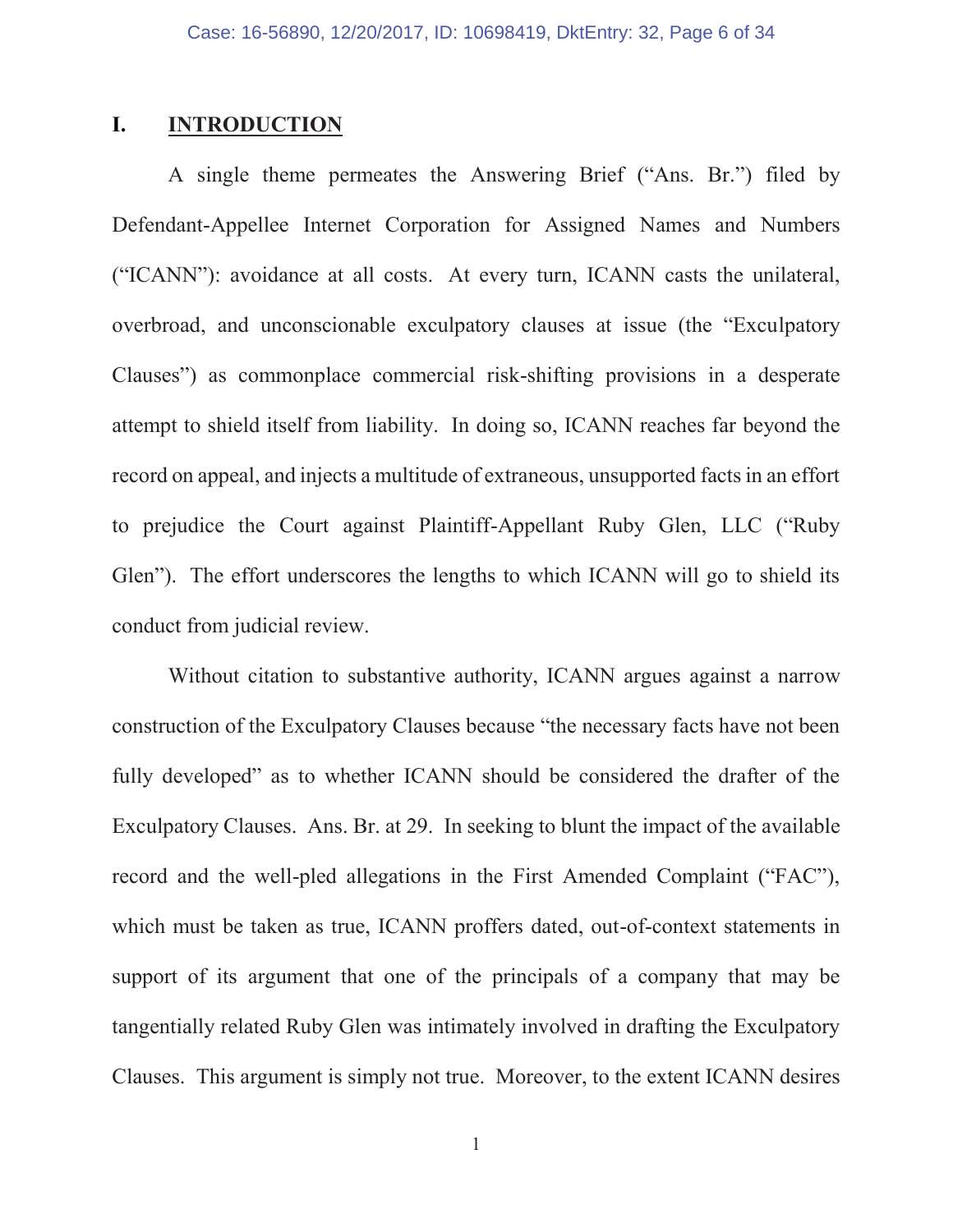to argue this appeal on facts extraneous to the record, the duty of candor required it to concurrently advise the Court of the fact that during the multi-year review process that led to the creation of the Applicant Guidebook (the "Guidebook") for the New gTLD Program, the Exculpatory Clauses generated significant comment and requests for revision due to their illegal, unenforceable nature. Despite this fact, ICANN refused to modify the Exculpatory Clauses, rejecting even those arguments advanced by its Governmental Advisory Committee ("GAC"): "The GAC supports a framework whereby applicants can legally challenge any decision made by ICANN with respect to the application . . . . The GAC cannot accept any exclusion of ICANN's legal liability for its decisions and asks that this statement in the [prospective guidebook] be removed accordingly."<sup>1</sup> Regardless of this historical background, the well-pled allegations in the FAC support the narrow construction of the Exculpatory Clauses against ICANN and as such, a decision that the claims at issue fall outside their scope.

In seeking to save the Exculpatory Clauses from invalidation under California Civil Code section 1668 ("Section 1668"), ICANN argues that its internal redress procedures, including the non-binding quasi-arbitration process known as the Independent Review Process ("IRP"), remove the Exculpatory Clauses from the

<sup>&</sup>lt;sup>1</sup> ICANN Board GAC Consultation: "Legal Recourse" for New gTLD Registry Applicants, available at https://archive.icann.org/en/topics/new-gtlds/gacboard-legal-recourse-21feb11-en.pdf (last visited on December 20, 2017)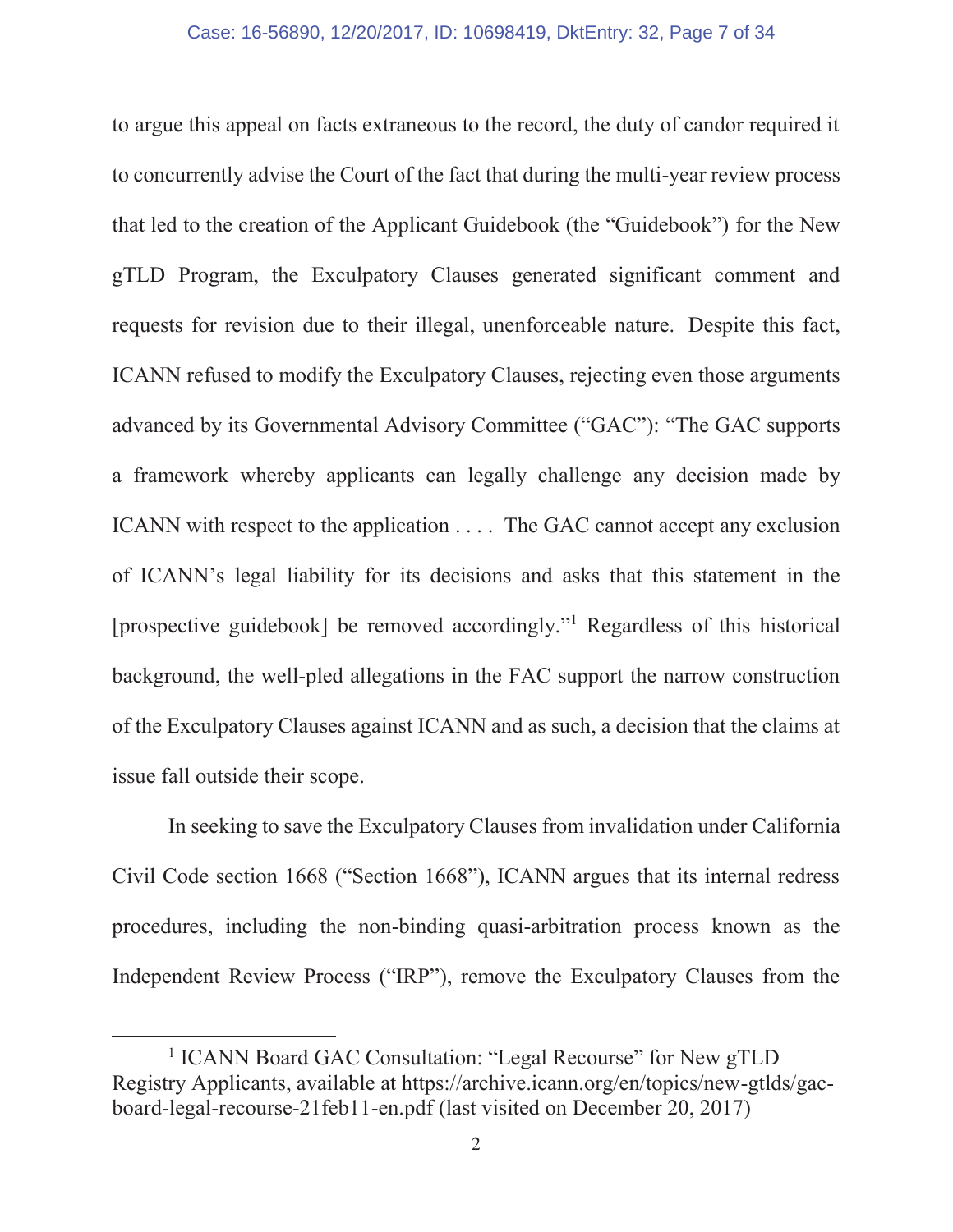#### Case: 16-56890, 12/20/2017, ID: 10698419, DktEntry: 32, Page 8 of 34

scope of Section 1668 by providing adequate, alternative redress options. Not only is ICANN's position unsupported by any relevant, applicable law, but the available record demonstrates that the end result of proceeding through ICANN's internal procedures is a non-binding, advisory opinion that ICANN is free to—and often does—ignore. ICANN cannot hide behind the non-binding nature of its alternative accountability mechanisms, or the fact that it chooses to abide the IRP panel decisions with which it agrees, by selectively quoting language from the Guidebook that describes portions of that process as "final and hav[ing] precedential value."

ICANN alternatively argues that the validity of the Exculpatory Clauses should evade judicial review because Ruby Glen failed to allege facts sufficient to invoke either Section 1668 or the public policy dictates of the California Supreme Court's decision in *Tunkl v. Regents of Univ. of Cal*., 383 P.2d 441, 446 (Cal. 1963). ICANN's tortured parsing of Ruby Glen's claims fails to avoid the fact that the FAC is replete with allegations of wrongful and intentional conduct—conduct that, at the very least, supports a claim for gross negligence and as such, renders the Exculpatory Clauses subject to review under Section 1668. ICANN also fails to escape the impact of *Tunkl* and its progeny due to its admission in the Guidebook that overwhelming public policy issues pervade ICANN's administration of the New gTLD Program. Indeed, ICANN is hard-pressed to dispute this point given its admission in the Guidebook of the important "public interest in the allocation of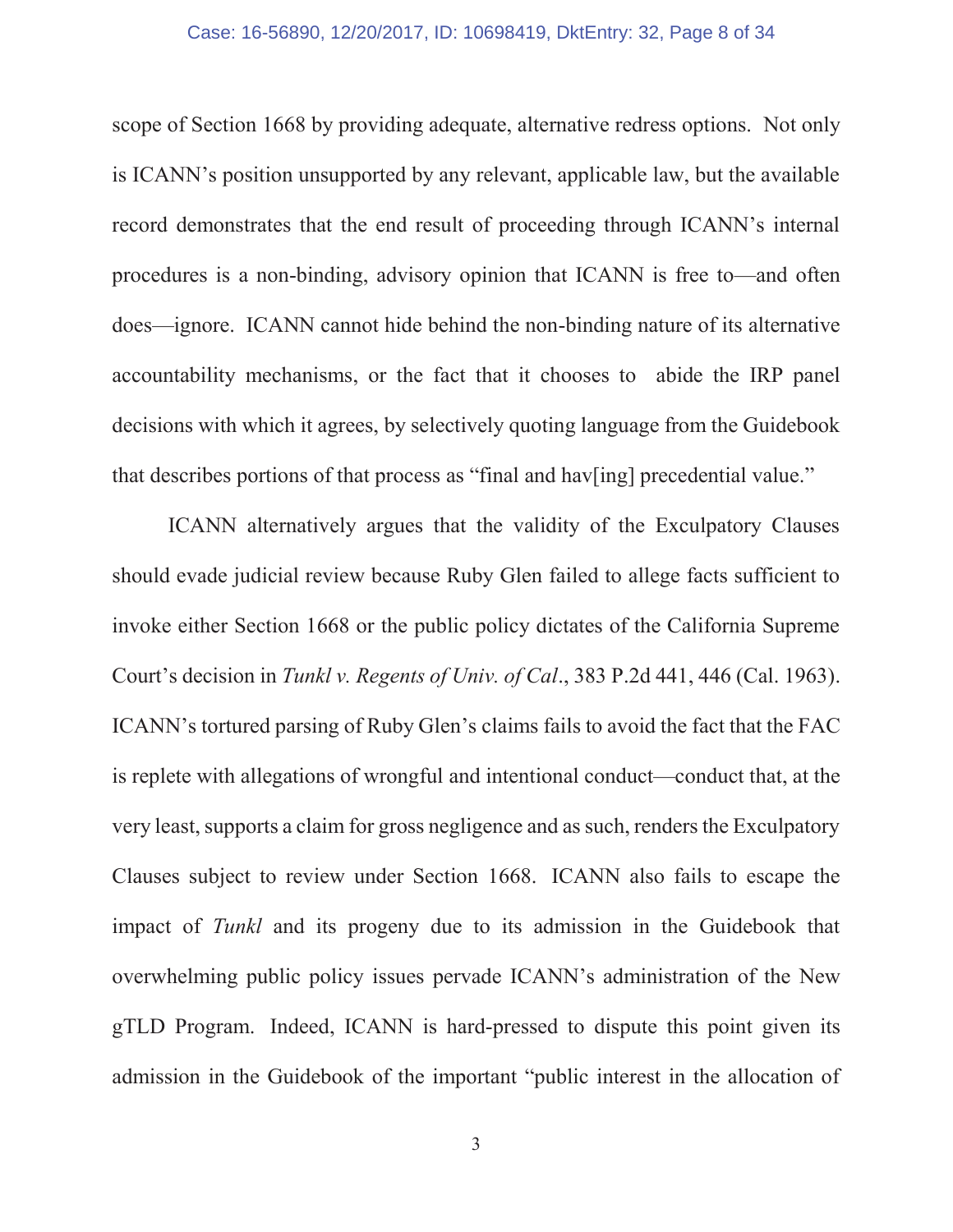#### Case: 16-56890, 12/20/2017, ID: 10698419, DktEntry: 32, Page 9 of 34

critical Internet resources," ER 283 and its position in the district court that a single lawsuit filed by an aggrieved applicant such as Ruby Glen could derail the delegation of gTLDs and as such, their availability to the public.

ICANN fares no better in its effort to sidestep an unconscionability determination. Contrary to ICANN's unsupported contentions, the fact that the Guidebook may have been "developed in a several-year multistakeholder policy development process," does nothing to avoid the oppressive nature of the Exculpatory Clauses. ICANN's unilateral adoption of the Exculpatory Clauses despite protests from, among others, ICANN's own governmental advisory subcommittee, only bolsters this conclusion. ICANN made no changes to the Exculpatory Clauses—other than to reference its illusory redress procedures—and did not permit any applicant to negotiate the language of the Prospective Release. ICANN also reserved the right to unilaterally alter the redress procedures after Ruby Glen paid its fee. There can hardly be a more clear-cut example of procedural unconscionability. The Prospective Release is substantively unconscionable because it requires all applicants, *but not ICANN*, to waive all redress in court in favor of an illusory, non-binding process that is limited to addressing procedural irregularities, not substantive claims.

The allegations in the FAC and longstanding dictates of California law and public policy preclude the enforcement of contractual provisions that exempt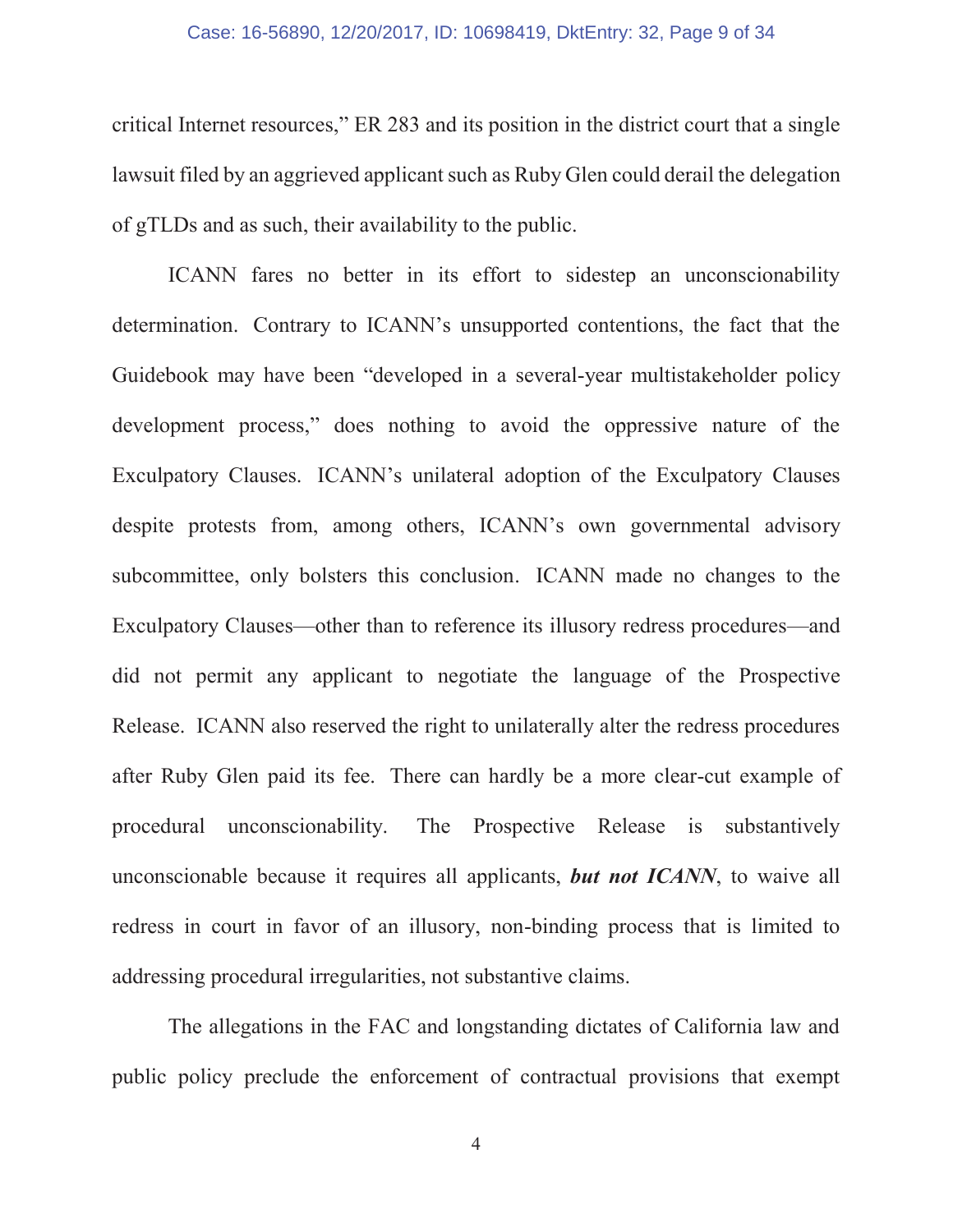ICANN from the consequences of their gross misconduct in administering the .WEB auction. ICANN should not, as the district court below determined, be permitted to utilize its monopoly power to insulate its actions from judicial scrutiny. The record supports a determination that the Exculpatory Clauses are either inapplicable or invalid. As such, the Court should reverse the district court's dismissal of the FAC.

### **II. ARGUMENT**

# **A. The Record on Appeal Demonstrates that the Claims at Issue Are Not Subject to the Exculpatory Clauses**

As argued in the Opening Brief ("Open. Br."), the Exculpatory Clauses must be strictly and narrowly construed against ICANN, as both the drafter and the party seeking to rely upon them. *Basil Oil Co. of Cal. v. Baash-Ross Tool Co*., 271 P.2d 122, 131 (Cal. Ct. App. 1954). In a tacit admission of the controlling nature of Ruby Glen's authorities, ICANN does not present any legal argument to the contrary. Ans. Br. at 29-31. Instead, ICANN attempts to sidestep the substantive legal issue by pointing to matters outside of the record in a tortured effort to characterize Ruby Glen's straightforward claims of malfeasance in ICANN's administration of the .WEB gTLD auction as dissatisfaction with the manner in which ICANN processed Ruby Glen's own application. The FAC simply does not support ICANN's endeavor—not a single allegation in the Complaint supports the proposition that Ruby Glen's claims arise from the manner in which ICANN processed or approved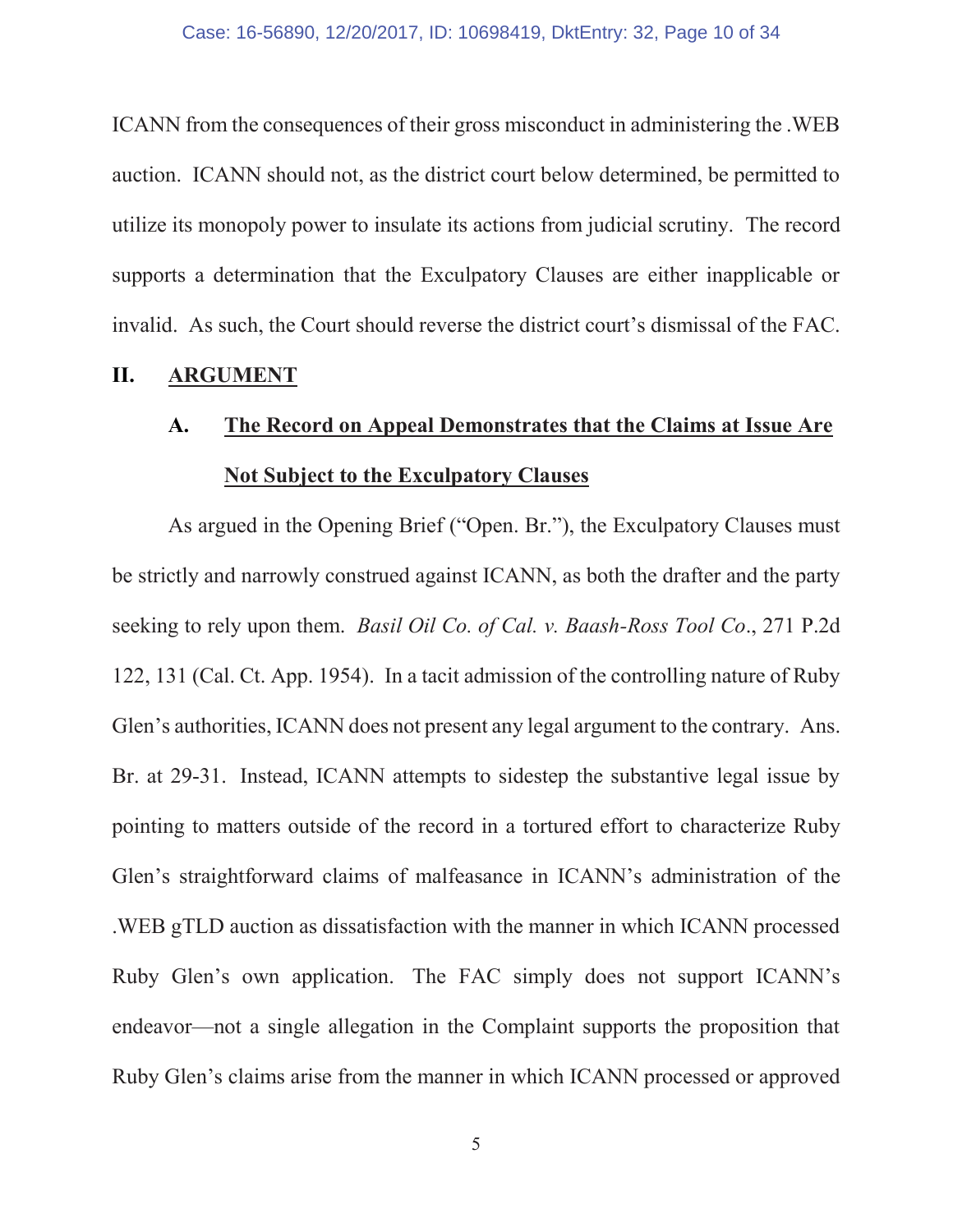#### Case: 16-56890, 12/20/2017, ID: 10698419, DktEntry: 32, Page 11 of 34

its application to participate in the .WEB auction. ER 610, 633; *see also* Open. Br. at 31-32. The district court reached the same conclusion: "the covenant not to sue only applies to claims related to ICANN's processing and consideration of a gTLD application." ER 16.

Ruby Glen submits that the Court need not consider matters outside of the record in order to render a decision on the impact of ICANN's unilateral decision to adopt Exculpatory Clauses that, by their plain language, do not apply to Ruby Glen's claims. That said, Ruby Glen cannot allow ICANN's improper insinuations and affirmative misstatements regarding "community development" of the Exculpatory Clauses to go unanswered. Ans. Br. 6, 12-15, 30-31, 55, 57-59. While it is true that individuals currently associated with Ruby Glen—and many other gTLD applicants and stakeholders—previously participated in the multi-year process leading to ICANN's adoption of the Guidebook, ICANN's suggestion that anyone other than ICANN and its lawyers are responsible for the drafting of Exculpatory Clauses at issue is simply false. Indeed, ICANN rejected *all comments* addressing the language of what it deems the "Covenant Not to Sue," including those from ICANN's GAC<sup>2</sup> that advised of its illegal, unenforceable nature: "The exclusion of ICANN liability . . . provides no leverage to applicants to challenge ICANN's determinations . . . the

 <sup>2</sup>  $^2$  According to ICANN's Bylaws, the purpose of the GAC is to "consider" and provide advice on the activities of ICANN as they relate to concerns of governments." ER 145 (citing Bylaws, Article XI, § 2).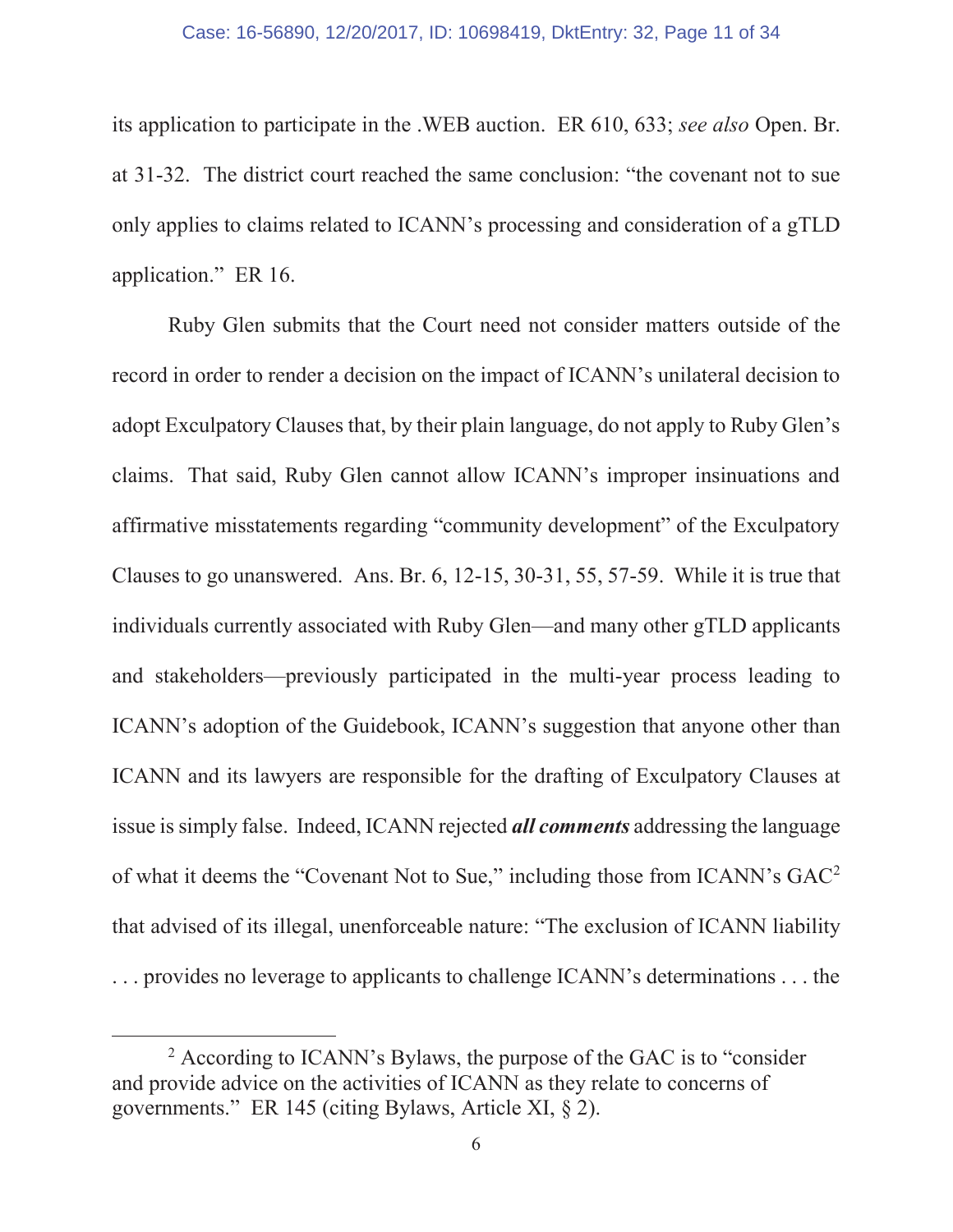#### Case: 16-56890, 12/20/2017, ID: 10698419, DktEntry: 32, Page 12 of 34

covenant not to challenge and waiver . . . is overly broad, unreasonable, and should be revised in its entirety."<sup>3</sup> Despite this admonition from its own internal committee, ICANN refused to revise the Exculpatory Clauses. The Answering Brief contains numerous examples of ICANN's failure and refusal to take ownership of this provision.

The FAC's straightforward allegations demonstrate that the claims asserted by Ruby Glen are wholly unconnected to ICANN's processing of Ruby Glen's application. ICANN's alternative (and unsupported) argument that this fact deprives Ruby Glen of standing to advance the claims asserted in the FAC, Ans. Br. 35, raises a more significant policy question: if, as ICANN argues, a participant in the .WEB auction does not have standing to challenge ICANN's woeful administration of the .WEB auction—and by extension, its administration of the New gTLD Program and the domain name system as a whole—*does anyone have standing to challenge ICANN's decisions*? According to ICANN, the answer is no. Ans. Br. 35.

### **B. The Exculpatory Clauses are Void under California Law**

California law does not allow a party to contractually shield itself from liability for its own fraudulent or intentional acts, gross negligence, or acts of

 $\overline{a}$ 

<sup>&</sup>lt;sup>3</sup> ICANN Board GAC Consultation: "Legal Recourse" for New gTLD Registry Applicants, available at https://archive.icann.org/en/topics/new-gtlds/gacboard-legal-recourse-21feb11-en.pdf (last visited on December 20, 2017).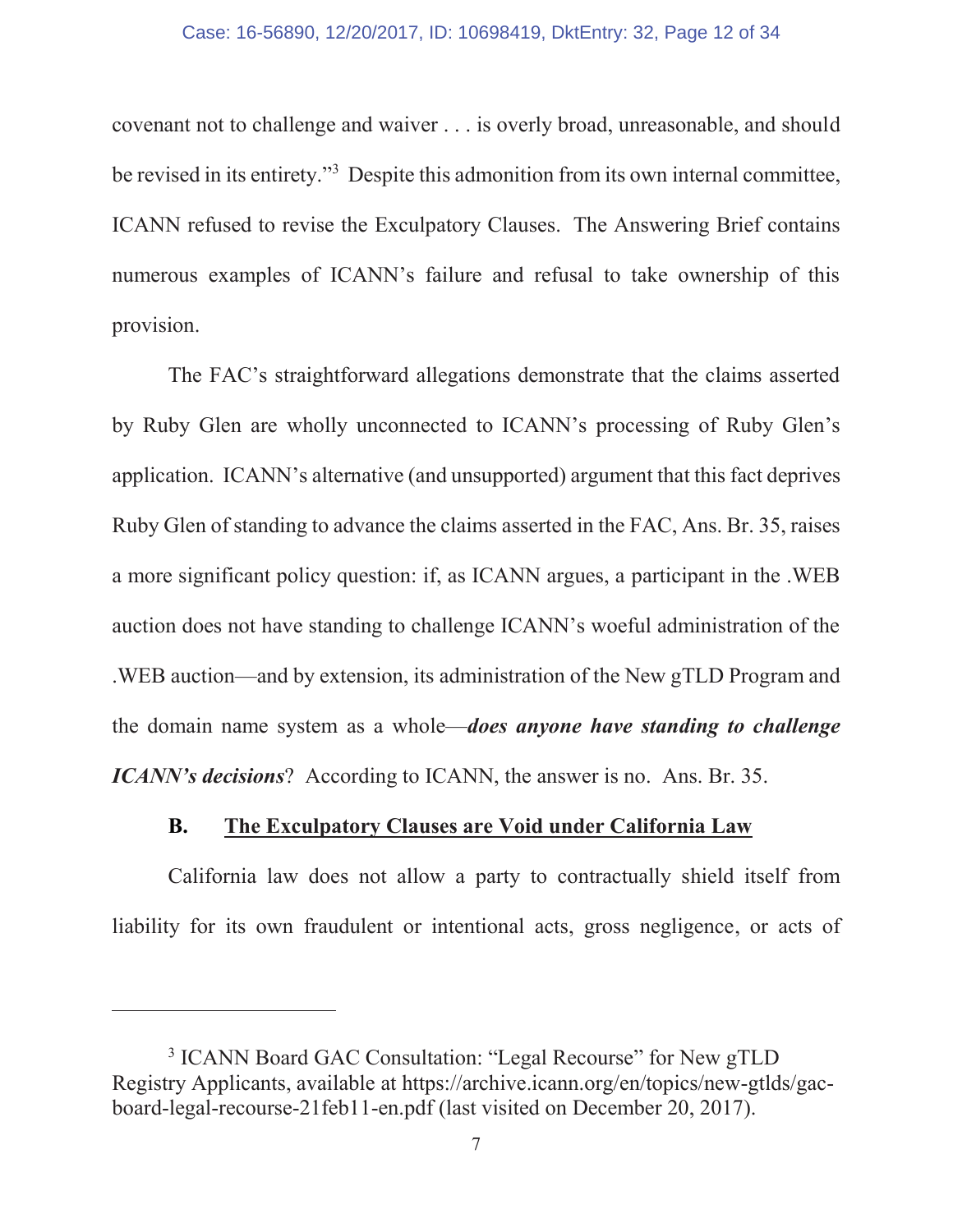ordinary negligence that implicate a public interest. *Baker Pacific Corp. v. Suttles*, 269 Cal. Rptr. 709, 711-712 (Cal. Ct. App. 1990); *Arguelles-Romero v. Superior Court*, 109 Cal. Rptr. 3d 289, 300-301 (Cal. Ct. App. 2010); Cal. Civil Code § 1668. Although Ruby Glen submits that the claims asserted in the FAC are not subject to the Exculpatory Clauses as pled, the fact that the Exculpatory Clauses are void under California law provides the Court with an additional basis on which to reverse the district court's decision.

# 1. ICANN's Admissions on the Issues of Public Interest and

# Bargaining Power Void the Exculpatory Provisions

As set forth in the Opening Brief, in *Tunkl v. Regents of Univ. of Cal.*, the California Supreme Court held that a contract clause purporting to waive liability for negligence may violate public policy when it involves an important public service provided by an entity that has a bargaining advantage, uses contracts of adhesion, provides no other options, and imposes risks on others. *Tunkl,* 383 P.2d at 446. Notwithstanding the arguments contained in the Answering Brief, ICANN cannot plausibly deny that the Guidebook, and the Exculpatory Clauses contained therein, meet the *Tunkl* criteria for affecting the public interest, rendering the waiver invalid.

ICANN does not dispute that, as a general rule, an "exculpatory clause which affects the public interest cannot stand." *Tunkl*, 383 P.2d at 444. To overcome this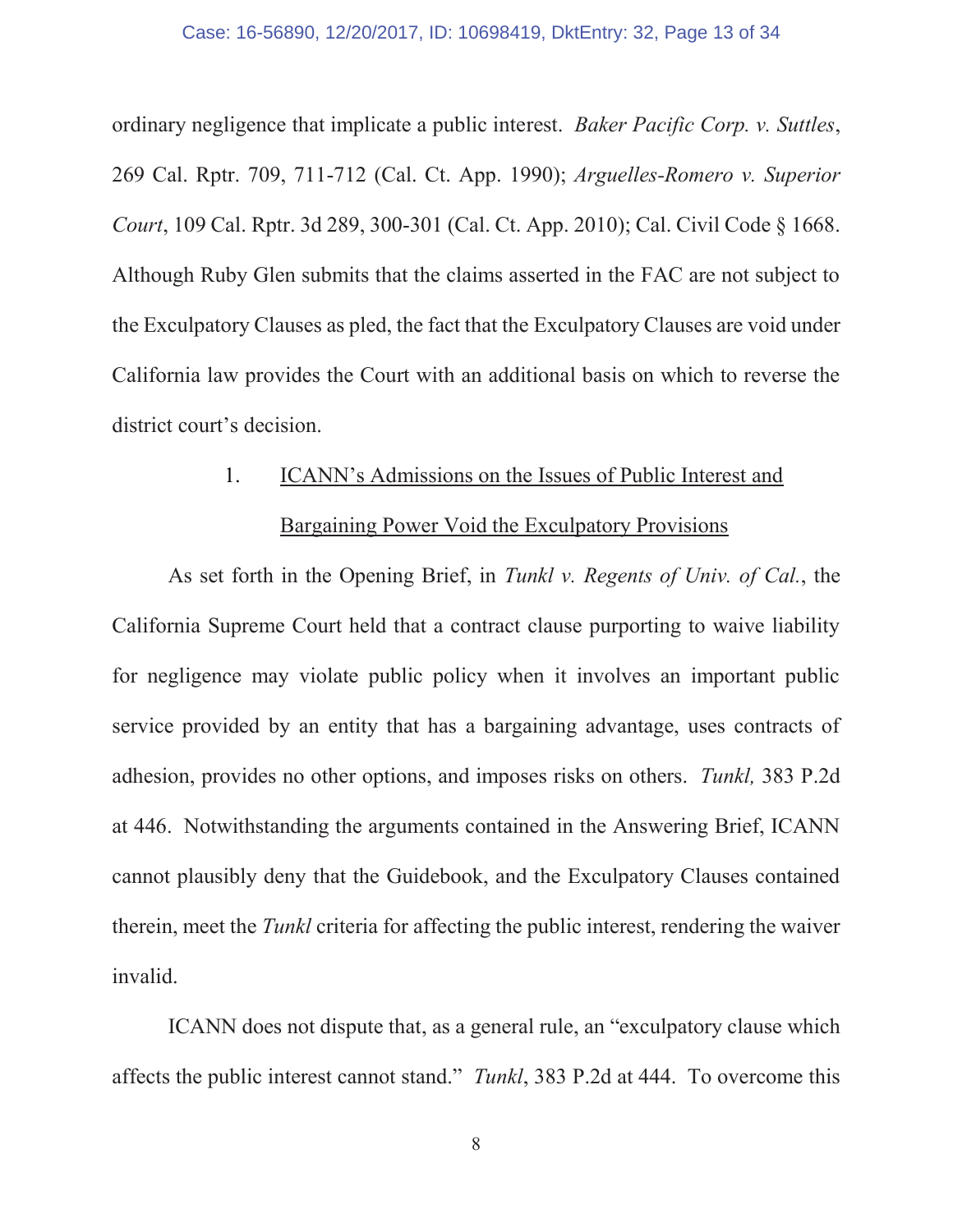#### Case: 16-56890, 12/20/2017, ID: 10698419, DktEntry: 32, Page 14 of 34

hurdle, ICANN argues that the transaction at issue is simply "a private, voluntary transaction[] in which one party, for a consideration, agrees to shoulder a risk which the law would otherwise have placed upon the other party . . . [which] no public policy opposes." Ans. Br. at 51-52 (citing *Tunkl*, 383 P.2d at 446). In doing so, ICANN urges the Court to find that Ruby Glen's participation in the .WEB auction was a private, voluntary transaction wherein Ruby Glen knowingly agreed to shoulder the risk of ICANN's intentional and wrongful conduct, as well as ICANN's negligence. ICANN's own admissions bar such a claim.

ICANN's administration of the New gTLD Program readily meets the first and second *Tunkl* factors because ICANN offers "a service of great importance to the public, which is often a matter of practical necessity for some members of the public." *Tunkl*, 383 P.2d at 445 (footnotes omitted). As the sole entity charged with the admitted task of, among other things, "protect[ing] *the public interest* in the allocation of critical Internet resources [by way of the New gTLD Program]," ER 283 (emphasis added), ICANN's concerted effort to avoid responsibility in administering this burden is shocking. Gallingly, ICANN included this public interest statement in a section of the Guidebook, that heralds the import of applicant background screening—the very issue on which Ruby Glen bases its claims of malfeasance. ER 283 ("Background screening is in place to protect *the public interest* in the allocation of critical internet resources") (emphasis added). ICANN's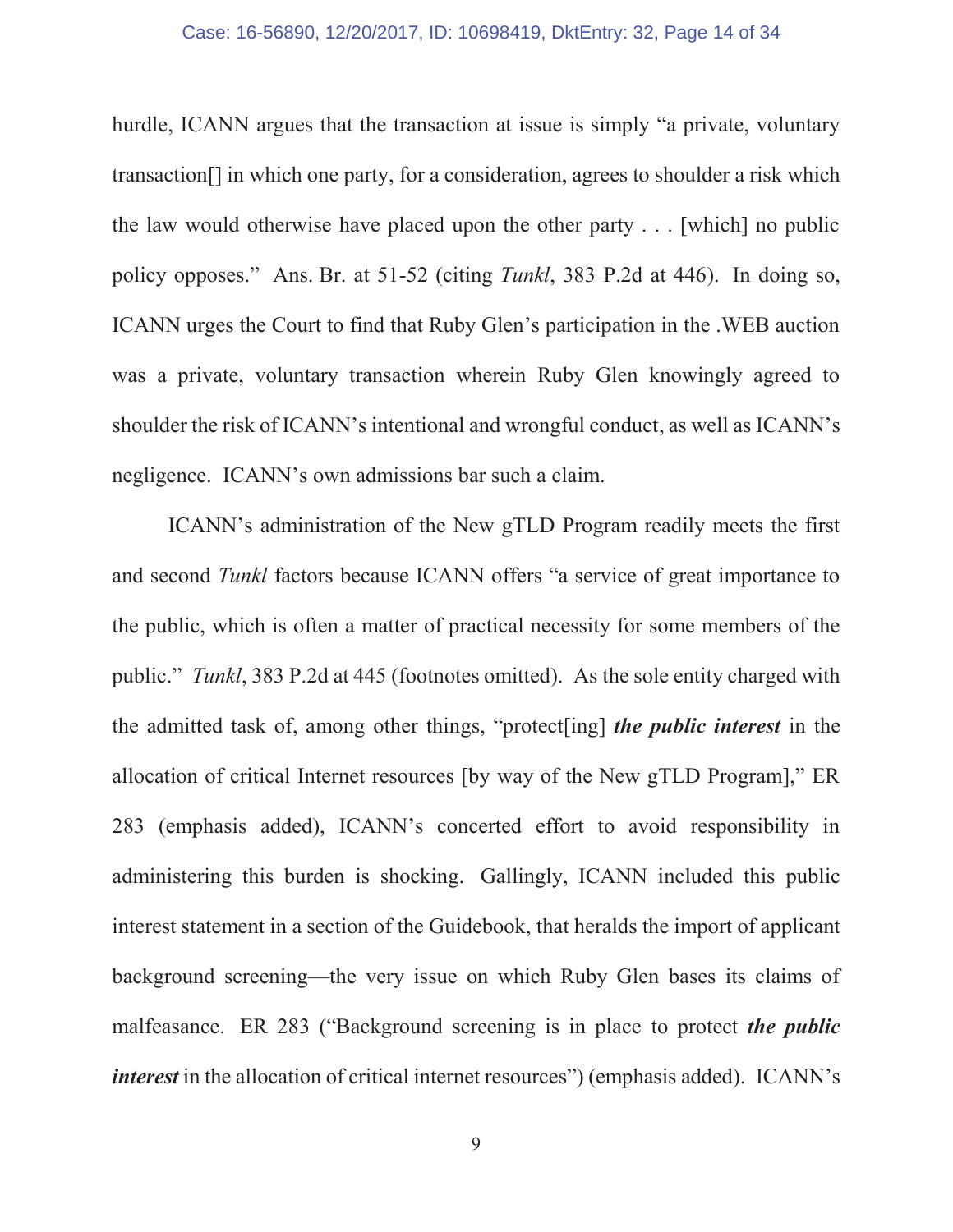#### Case: 16-56890, 12/20/2017, ID: 10698419, DktEntry: 32, Page 15 of 34

argument that its administration of the New gTLD Program does not implicate the public interest not only defies logic, it provides this Court with a glimpse into the depths to which ICANN will go to avoid judicial review of its decisions.

It is hard to imagine an activity that is more fundamental to modern society than, as ICANN chose to phrase it in the Guidebook, "protect[ing] the *public interest* in the allocation of critical Internet resources." ER 283 (emphasis added). Indeed, the overwhelming public discourse over the Federal Communications Commission's recent decision to roll back the net neutrality provisions demonstrates that we are living in an age where the public has a heightened awareness, concern, and interest in the administration of the Internet. Furthermore, California courts have found exculpatory clauses unenforceable under *Tunkl* in numerous cases involving services much less essential to the public than the administration of the worldwide domain name system and the introduction of new gTLDs. *See, e.g. Gavin W. v. YMCA of Metropolitan Los Angeles*, 131 Cal. Rptr. 2d 168, 173-178 (Cal. Ct. App. 2003) (finding child care program was an essential activity for working families, not a recreational activity); *Gardner v. Downtown Porsche Audi*, 225 Cal. Rptr. 757, 759– 762 (Cal. Ct. App. 1986) (finding auto repair shop provided a service of great practical importance and necessity to the public); *Akin v. Business Title Corp*., 70 Cal. Rptr. 287, 289-290 (Cal. Ct. App. 1968) (escrow agents perform an important public service and it is often a practical necessity to use the designated agent, giving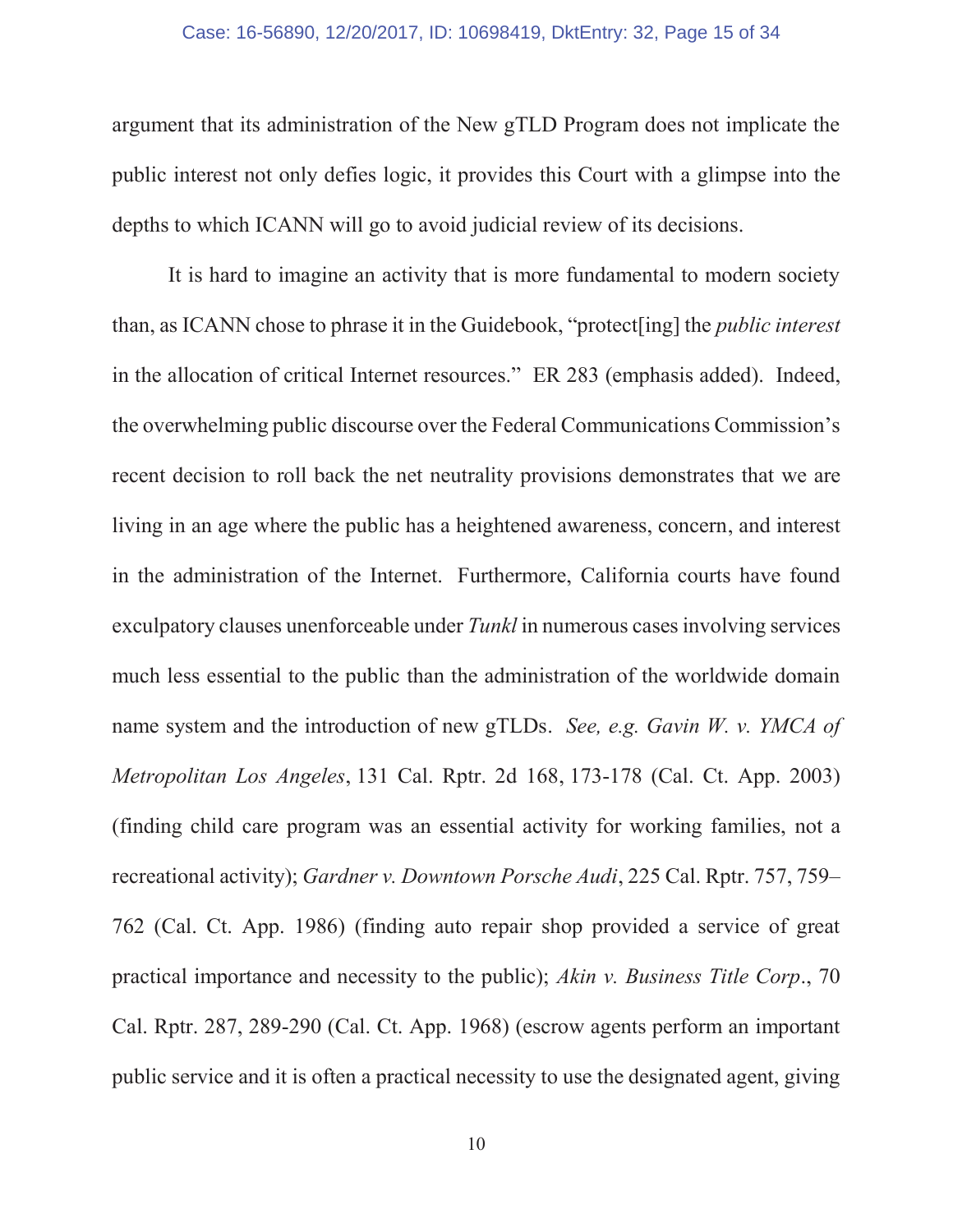them a decisive advantage in bargaining); *McCarn v. Pacific Bell Directory*, 4 Cal. Rptr. 2d 109, 112 (Cal. Ct. App. 1992) (lease of a 42-foot covered berth in a marina was a matter of practical necessity because, for persons with boats, the availability of berths in harbors is a matter of practical necessity."); *Henrioulle v. Marin Ventures, Inc.*, 573 P.2d 465, 468-470 (Cal. 1978) (invalidating releases of liability which waived the negligence of a residential landlord); *Vilner v. Crocker National Bank*, 152 Cal. Rptr. 850, 853 (Cal. Ct. App. 1979) (finding release of liability pertaining to banking services to be void for public interest).

ICANN's argument that its technical function is not one that is "generally thought suitable for public [i.e. governmental] regulation" proves the necessity of applying *Tunkl* to protect the admitted "public interest in the allocation of critical Internet resources." Ans. Br. 52; ER 283. Indeed, if ICANN were an actual governmental agency, instead of a private entity, Ruby Glen could easily bring a claim under 42 U.S.C. § 1983 or a similar state law provision for ICANN's failures. Instead, as a now-private entity, ICANN utilizes exculpatory provisions in a contract of adhesion to avoid all liability for its conduct.

Under California law, exculpatory provisions and exclusions of liability such as those presented by the Exculpatory Clauses cannot be used to insulate private entities from liability for conduct in which there is a strong public interest. *Tunkl*, 383 P.2d at 445. If the lease of a boat slip, the provision of auto repair services, and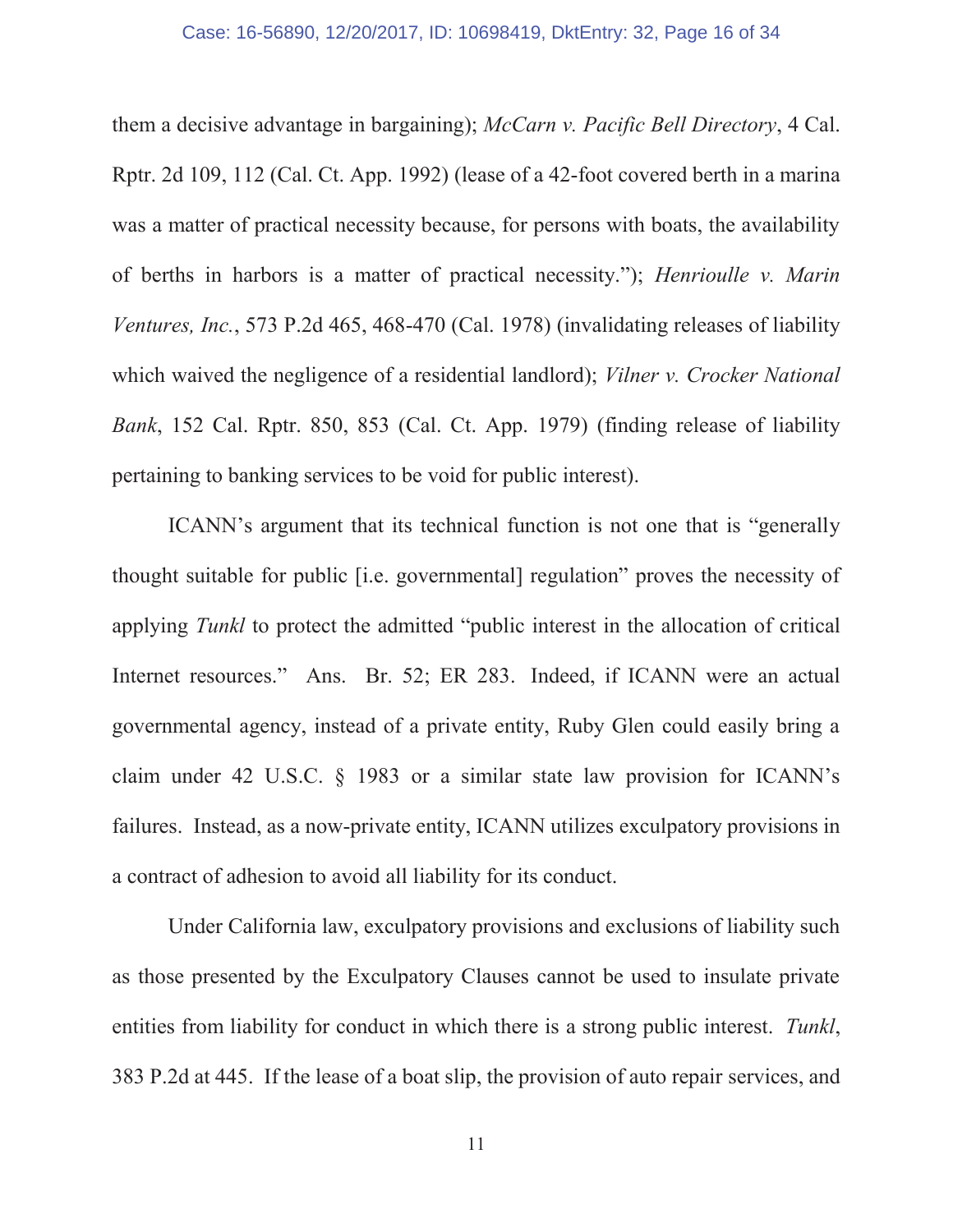#### Case: 16-56890, 12/20/2017, ID: 10698419, DktEntry: 32, Page 17 of 34

the provision of escrow services can be matters of public interest sufficient to satisfy the first and second *Tunkl* factors, ICANN's position as the sole administrator of the New gTLD Program *for the entire world* most certainly follows suit. *Gardner*, 225 Cal. Rptr. at 759; *Akin*, 70 Cal. Rptr. At 289-290; *McCarn*, 4 Cal. Rptr. 2d at 112.

The third *Tunkl* factor also applies here—the party seeking exculpation from negligence "holds himself out as willing to perform this service for any member of the public who seeks it, or at least for any member coming within certain established standards." *Tunkl*, 383 P.2d at 445 (footnote omitted). Although ICANN does not allow individuals and sole proprietorships to participate in the New gTLD Program, it admits that it holds itself out as willing to allow participation by all those who meet its standards (i.e., "[e]stablished corporations, organizations, or institutions in good standing."). Ans. Br. 53-54. Indeed, ICANN actively encourages global participation in the New gTLD Program. As such, ICANN effectively concedes that the New gTLD Program is open to all participants meeting "certain established standards." *Tunkl*, 383 P.2d at 445 (footnote omitted).

ICANN also fails to offer grounds on which this Court should disregard the allegations in the FAC that relate to the fourth, fifth and sixth *Tunkl* factors, all of which touch on bargaining power and control. It is undisputed that ICANN required Ruby Glen to agree to the Exculpatory Clauses as a condition of applying for consideration to bid for the .WEB gTLD, and that Ruby Glen had no option to pay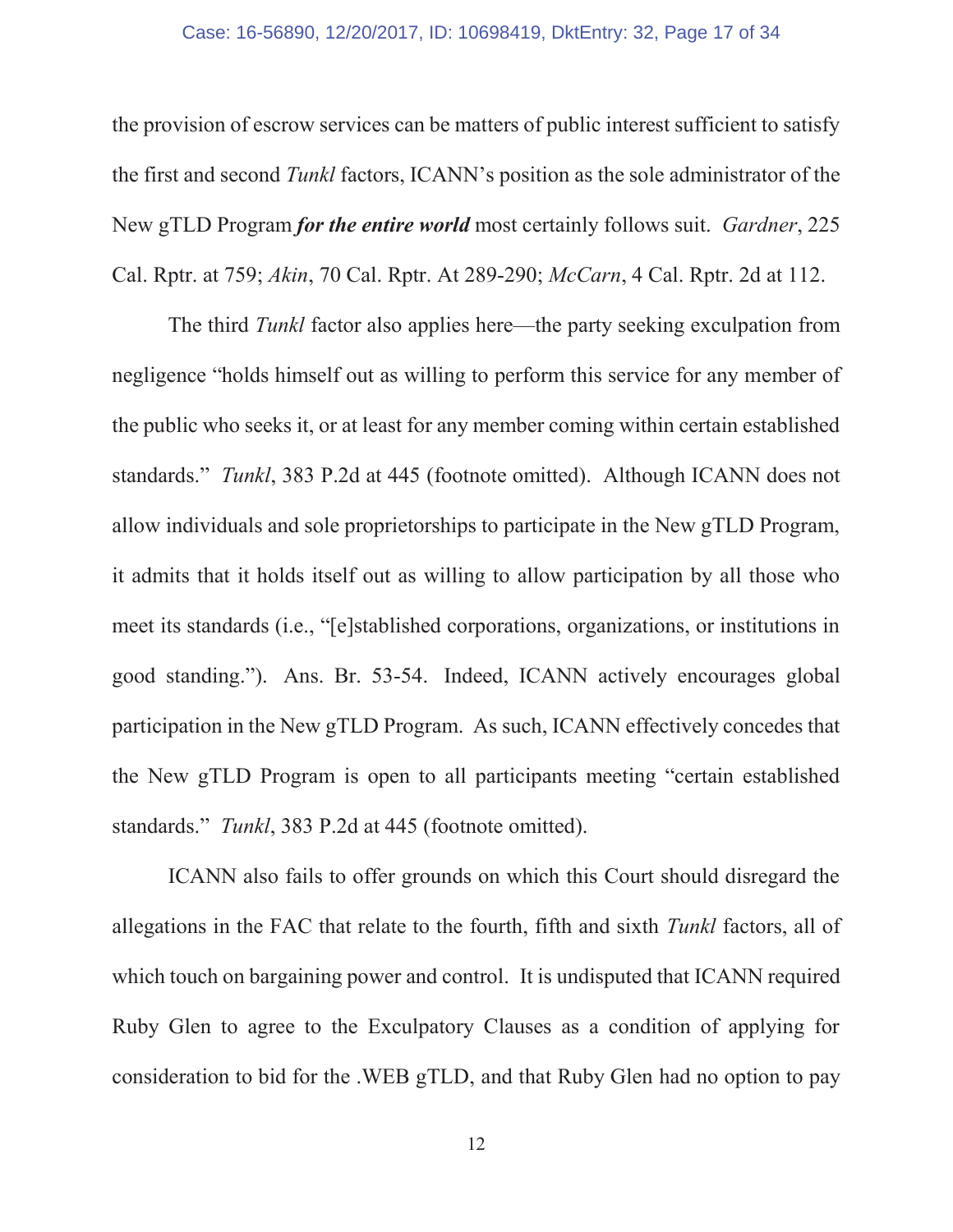#### Case: 16-56890, 12/20/2017, ID: 10698419, DktEntry: 32, Page 18 of 34

more for protection against ICANN's negligence. ER 617. These facts lay in stark contrast to those at issue in the cases that ICANN cites, where, unlike here, the parties to each contract *actively negotiated* terms. *See Delta Airlines, Inc. v. Douglas Aircraft Inc*., 47 Cal. Rptr. 518, 523 (Cal. Ct. App. 1965); C*AZA Drilling (California), Inc. v. TEG Oil & Gas U.S.A., Inc.*, 48 Cal. Rptr. 3d 271, 284 (Cal. Ct. App. 2006); *Appalachian Ins. Co. v. McDonnell Douglas Corp*., 262 Cal. Rptr. 716, 731-735 (Cal. Ct. App. 1989).

Nor does this Court's decision in *Arcwell Marine, Inc. v. Southwest Marine, Inc*., 816 F.2d 468 (9th Cir. 1987), aid ICANN's cause. In *Arcwell*, the Court construed maritime law on the question of the enforceability of exculpatory clauses, finding that exculpatory clauses stand on a stronger footing under maritime law than they do under California law. *Id.* at 471. This case does not present issues of maritime law. Moreover, *Arcwell* only deemed the exculpatory clause at issue valid because the complaining party could have increased its bid price to avoid the provisions of the clause. *Id.* at 471. Ruby Glen could not have paid more to avoid the Exculpatory Clauses. Ruby Glen's only option was to "pay what we ask and sign the release," or exit the domain registry market. ER 617. This is the exact result the *Tunkl* decision seeks to avoid.

Although ICANN contends that Ruby Glen has relatively equal bargaining power, ICANN's own arguments opened the door to the fact that ICANN

13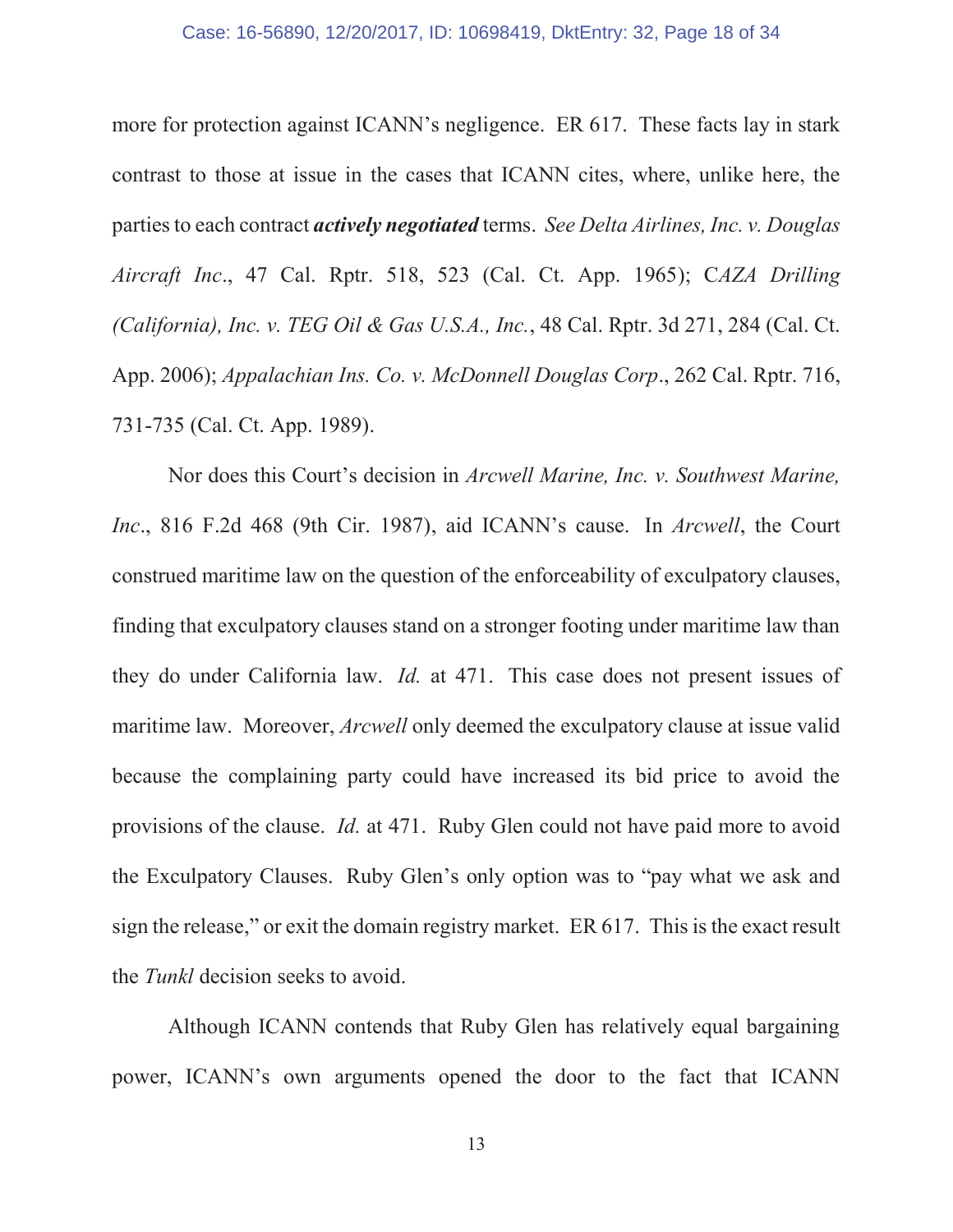unilaterally imposed the Exculpatory Clauses on all new gTLD applicants over the objection of a large part of the Internet community *and its own* GAC.4 In doing so, ICANN "thereby satisf[ied] the purpose underlying" the bargaining-advantage and contracts-of-adhesion factors. *Health Net of Cal., Inc. v. Dep't of Health Servs.,* 6 Cal. Rptr. 3d 235, 246 (Cal. Ct. App. 2003). In any event, even if Ruby Glen had equal bargaining power, which as a matter of both law and common sense it does not, that fact would not be dispositive. *See Tunkl*, 383 P.2d at 444-48; *Health Net*, 6 Cal. Rptr. at 233-48. The Guidebook and its Exculpatory Clauses indisputably affect the "public interest in the allocation of critical Internet resources." ER 283. The California Supreme Court's concluding words in *Tunkl* resonate powerfully here:

> We must note, finally, that the integrated and specialized society of today, structured upon mutual dependency, cannot rigidly narrow the concept of the public interest. From the observance of simple standards of due care in the driving of a car to the performance of the high standards of hospital practice, the individual citizen must be completely dependent upon the responsibility of others.

 <sup>4</sup> ICANN Board GAC Consultation: "Legal Recourse" for New gTLD Registry Applicants, available at https://archive.icann.org/en/topics/new-gtlds/gacboard-legal-recourse-21feb11-en.pdf (last visited on December 20, 2017).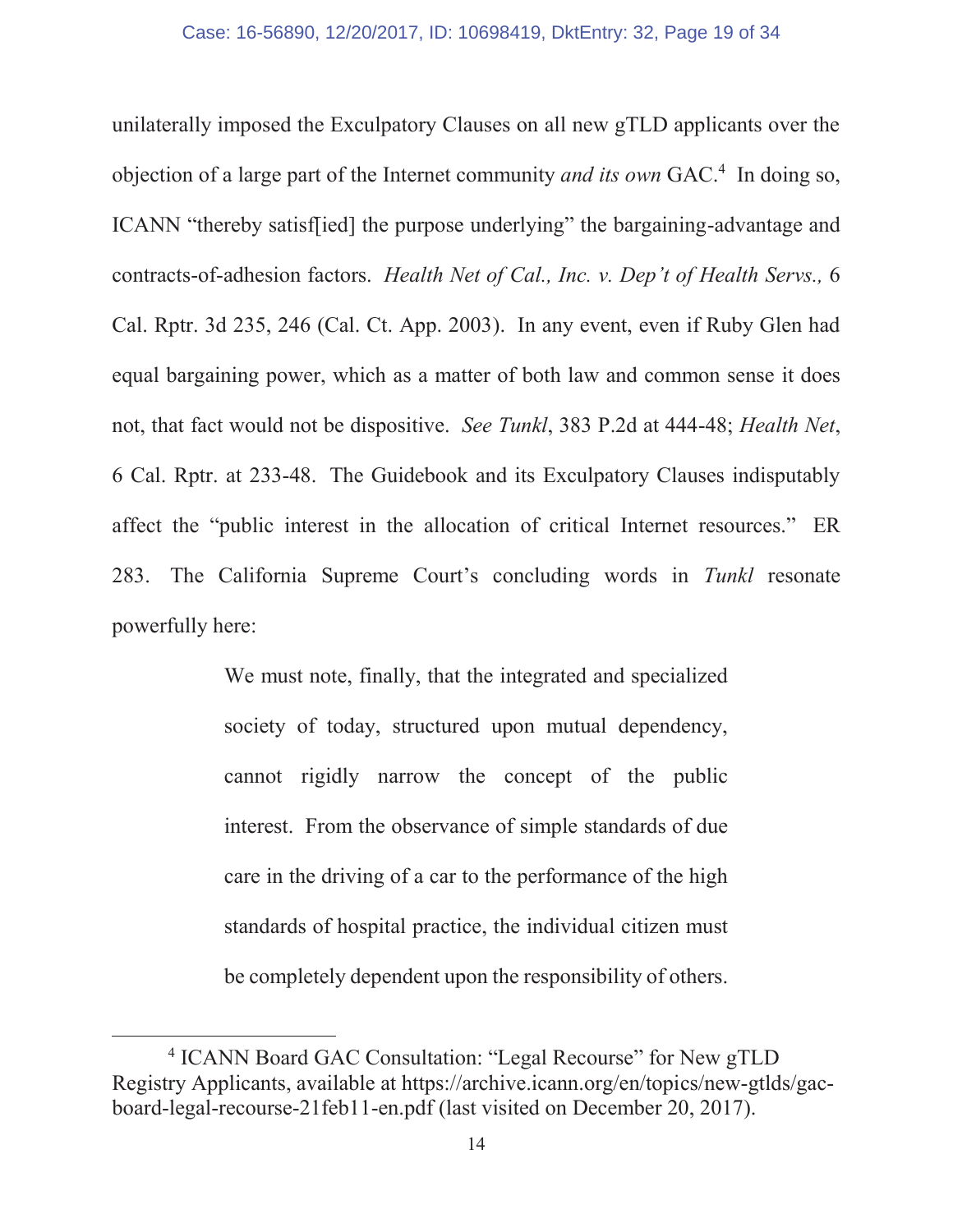The fabric of this pattern is so closely woven that the snarling of a single thread affects the whole . . . [ICANN], too, is part of the social fabric, and prearranged exculpation from its negligence must partly rend the pattern and necessarily affect the public interest.

*Tunkl*, 383 P.2d at 448.

Liberally construing the FAC's allegations, taking into account ICANN's own admissions, and resolving doubts or ambiguities in Ruby Glen's favor, all or nearly all of the *Tunkl* factors apply here. *Buchan v. United States Cycling Fed'n*, 277 Cal. Rptr. 887, 903 (Cal. Ct. App. 1991).

2. The FAC Alleges Intentional, Wrongful and, at the Very Least,

### Grossly Negligent Conduct on the Part of ICANN

As set forth in detail in the Opening Brief, Ruby Glen submits that, even if the Court finds the parties' agreement does not involve a matter of public interest, the Exculpatory Clauses are nonetheless void under Section 1668. Open. Br. at 40- 48. Ruby Glen maintains that the district court erred in looking to the substance of the allegations in the FAC before first determining whether the language of the Exculpatory Clauses was *facially invalid* under Section 1668, and submits that "even when a plaintiff pleads only breach of contract . . . a court may refuse to enforce a limitation of liability provision if it will serve to insulate a party from damages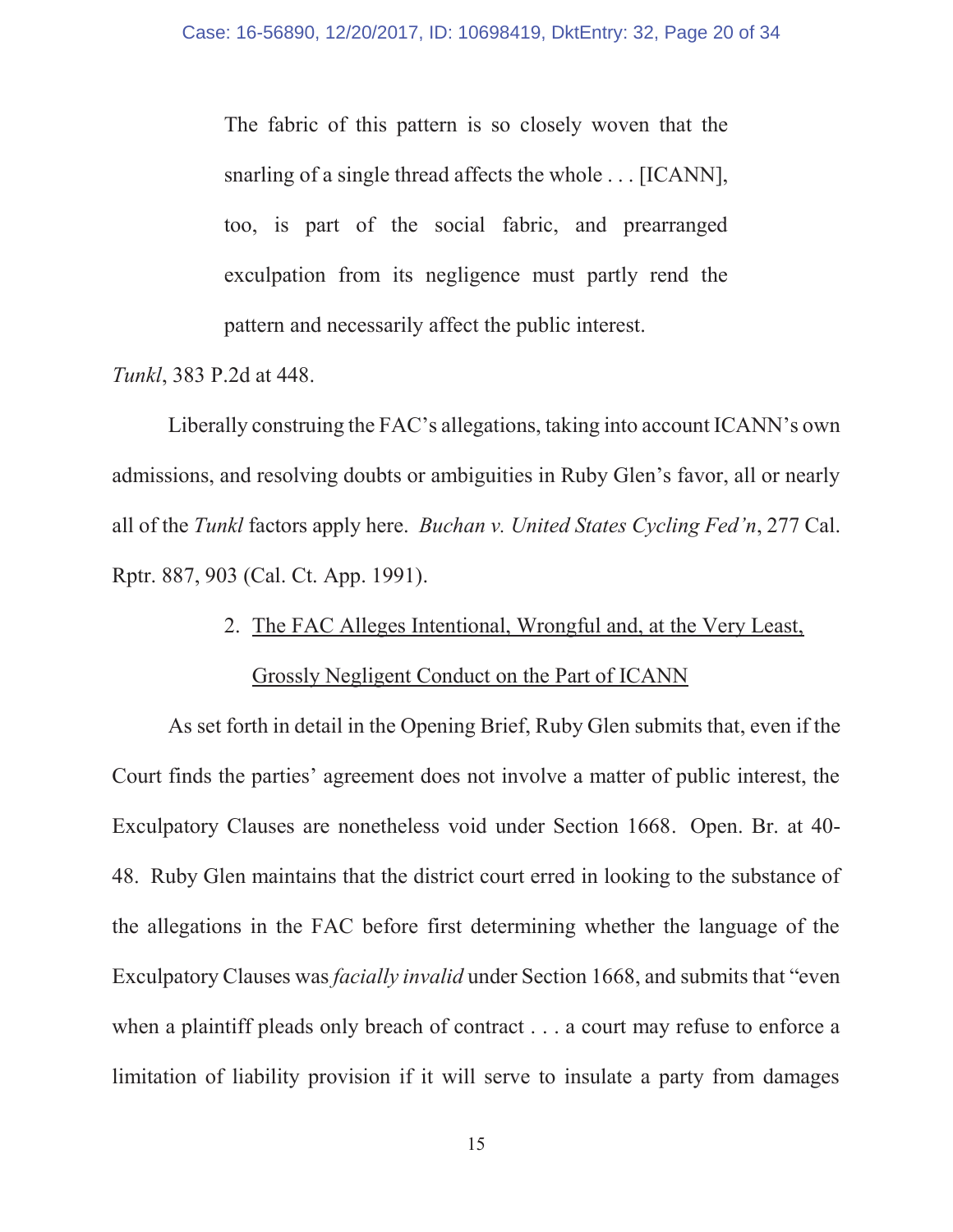#### Case: 16-56890, 12/20/2017, ID: 10698419, DktEntry: 32, Page 21 of 34

resulting from its own fraudulent acts." *Navcom Tech., Inc. v. Oki Elec. Indus. Co.*, No. 5:12-cv-04175-EJD, 2014 U.S. Dist. LEXIS 32159, at \*30 (N.D. Cal. Mar. 11, 2014); *see also Civic Ctr. Drive Apartments Ltd. P'ship v. Sw. Bell Video Servs*., 295 F. Supp. 2d 1091, 1106 (N.D. Cal. 2003).

The authorities ICANN relies on do not challenge the positions advanced in the Opening Brief. Although ICANN argues that *Food Safety Net Servs. v. Eco Safe Sys. USA, Inc*., 147 Cal. Rptr. 3d 634, 642 (Cal. Ct. App. 2012), is directly on point (Ans. Br. at 43), the merits-based decision in *Food Safety* held simply that the clause at issue "effectively limited Food Safety's liability for breaches of contractual obligations and ordinary negligence[.]" *Food Safety Net Servs*., 147 Cal. Rptr. 3d at 642. However, ICANN's Exculpatory Clauses are not limited to breaches of contractual obligations or ordinary negligence. Rather, they purport to release "any and all claims" related to Ruby Glen's application and irrevocably waive the right to sue regarding any decision made as to Ruby Glen's application "or any other legal claim . . . with respect to the application."). ER 1051.

If anything, the decision in *Food Safety* supports Ruby Glen's arguments advanced *supra* and *infra*: "With respect to claims for breach of contract, limitation of liability clauses are enforceable **unless they are unconscionable**, that is, the improper result of unequal bargaining power or contrary to public policy." *Food Safety Net Servs*., 147 Cal. Rptr. 3d at 642 (citing *Markborough Cal., Inc. v. Superior* 

16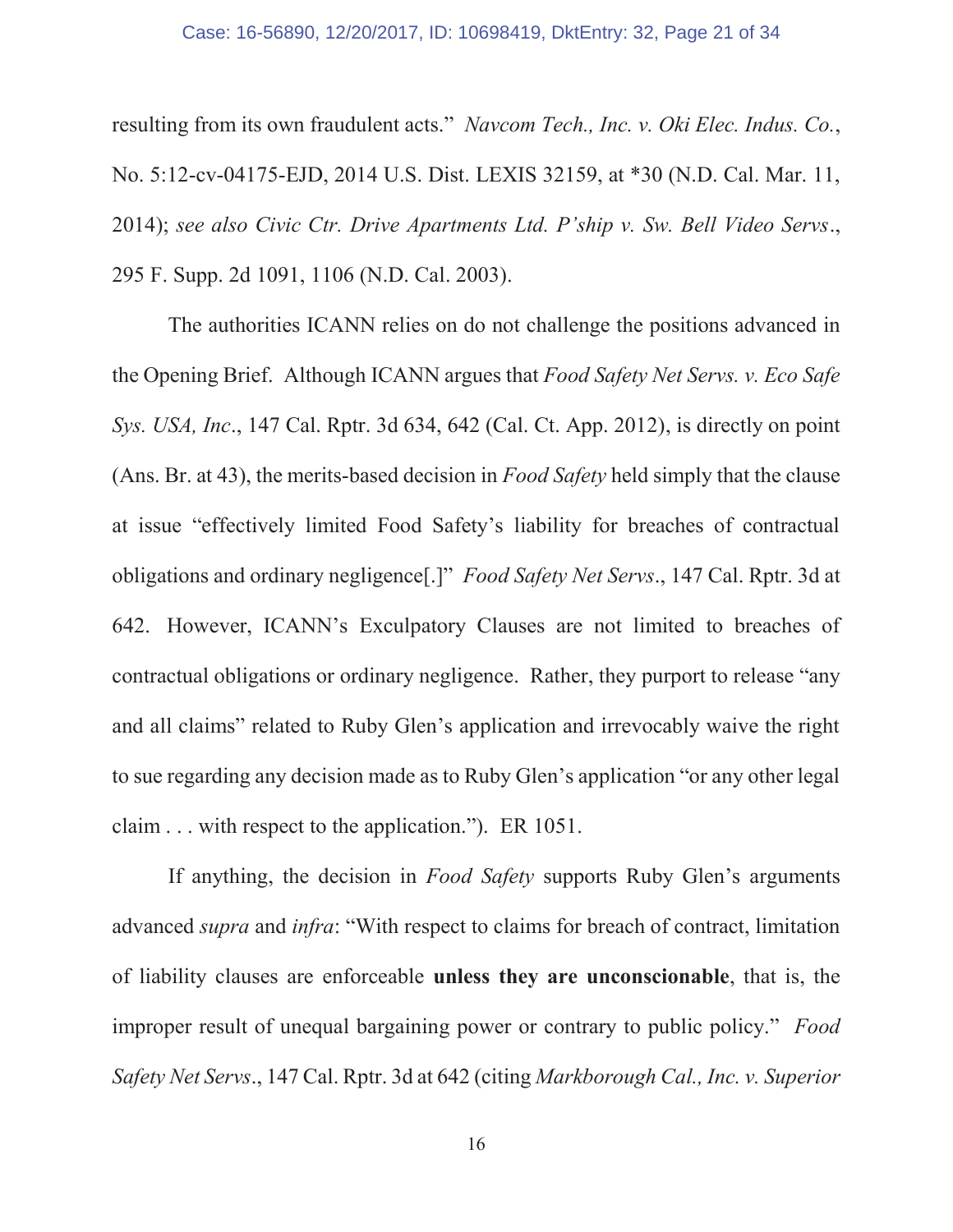*Court*, 227 Cal. Rptr. 919 (Cal. Ct. App. 1991)) (emphasis added). "Furthermore, they are enforceable with respect to claims for ordinary negligence unless the underlying transaction 'affects the public interest' under the criteria specified in *Tunkl*[.]" *Food Safety Net Servs*., 147 Cal. Rptr. 3d at 642 (citing *McCarn v. Pacific Bell Directory*, 4 Cal. Rptr. 2d 109, 110-14 (Cal. Ct. App. 1992)); *accord Fritelli, Inc. v. 350 N. Canon Drive, L.P.,* 135 Cal. Rptr. 3d 761, 769 (Cal. Ct. App. 2011), cited in the Ans. Br. at 43 ("Ordinarily, the statute invalidates contracts that purport to exempt an individual or entity from liability for future intentional wrongs.").

Critically, at least one district court in this Circuit agreed with Ruby Glen's position when it examined the Exculpatory Clauses in conjunction with the issuance of a preliminary injunction in a matter that raised many of the same questions presented in this appeal. *See DotConnectAfrica Tr. v. Internet Corp. for Assigned Names & Numbers*, No. 16CV00862RGKJCX, 2016 WL 9136168 (C.D. Cal. Apr. 12, 2016), *reconsideration denied*, No. 16CV00862RGKJCX, 2016 WL 9185154 (C.D. Cal. June 20, 2016) ("*DCA*"). As stated by the district court in *DCA*, "[o]n its face, the Release is 'against the policy of the law" because it exempts ICANN from any and all claims arising out of the application process, even those arising from fraudulent or willful conduct. Cal. Civ. Code § 1668." *Id.* at \*4 (citation in original). The district court also found that even if the clause at issue was not void on its face, the clause should not preclude causes of action where, as here, "the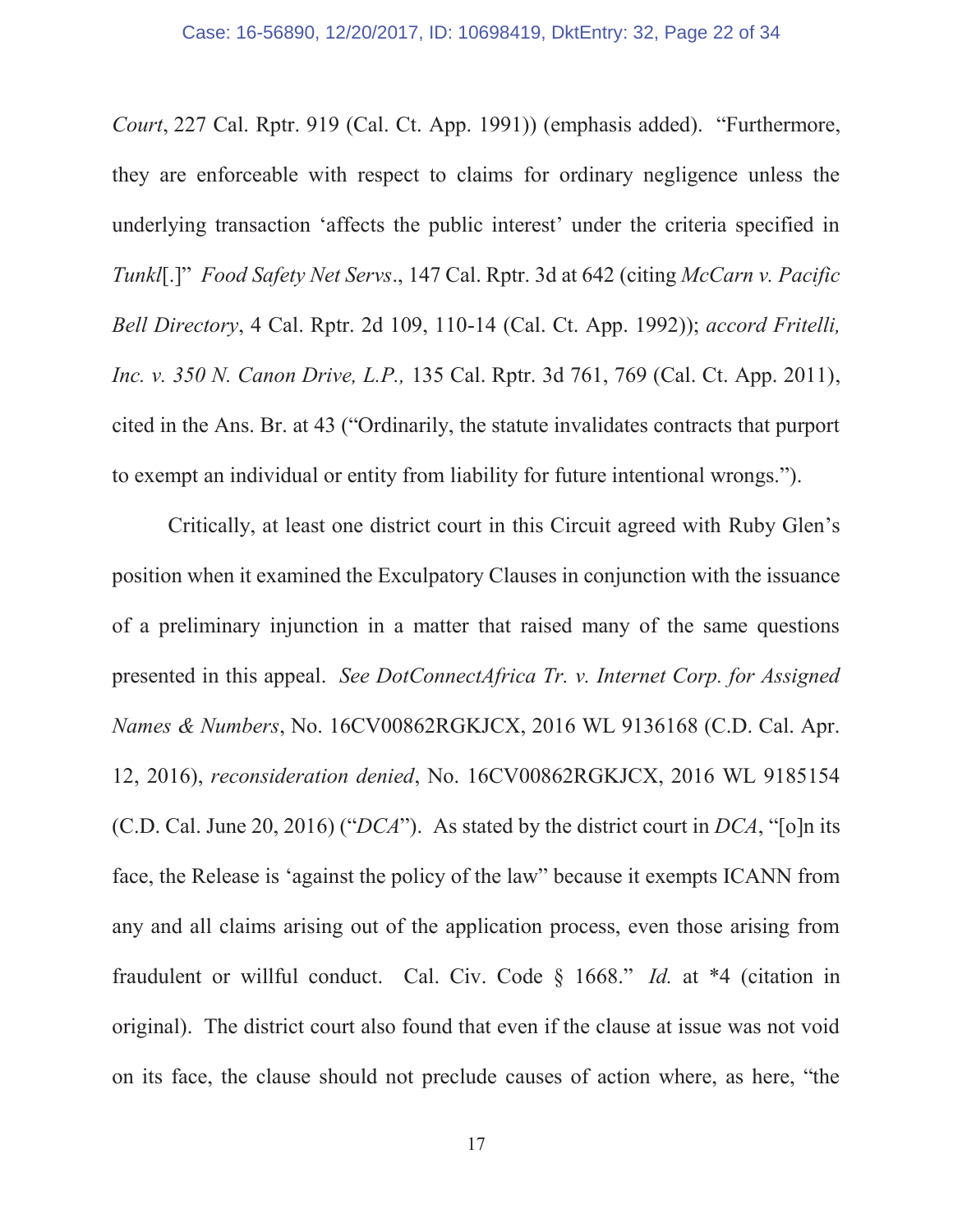#### Case: 16-56890, 12/20/2017, ID: 10698419, DktEntry: 32, Page 23 of 34

alleged conduct giving rise to th[e] claim is intentional." *Id.* at \*4. As a plain reading of the FAC demonstrates, Ruby Glen asserts claims based on ICANN's intentional conduct. ER 611, 623-624, 626-627, 632-634, 637-639; *see also* Open. Br. at 44-48.

Even if this Court finds that the FAC alleges only "want or even scant care" in ICANN's administration of the .WEB auction—a finding with which Ruby Glen would respectfully disagree—the district court's order of dismissal should be reversed. As the district court's ruling implicitly recognized, the California Supreme Court has extended the prohibitions of Section 1668 to claims of gross negligence, announcing the general rule that public policy generally "precludes enforcement of an agreement that would remove an obligation to adhere to even a minimal standard of care." *City of Santa Barbara v. Superior Court*, 161 P.3d 1095, 1105 (Cal. 2007). Ruby Glen submits that, contrary to the findings of the district court, the FAC contains allegations supporting, at the very least, the reasonable inference that ICANN was grossly negligent in its administration of the .WEB auction. ER 611, 623-624, 626-627, 632-635, 637-639.

To the extent that ICANN and the district court focus on the FAC's lack of an enumerated cause of action for gross negligence, Ruby Glen was not required to assert one: California does not recognize a distinct common law cause of action for gross negligence apart from negligence. *Jimenez v. 24 Hour Fitness USA, Inc.*, 188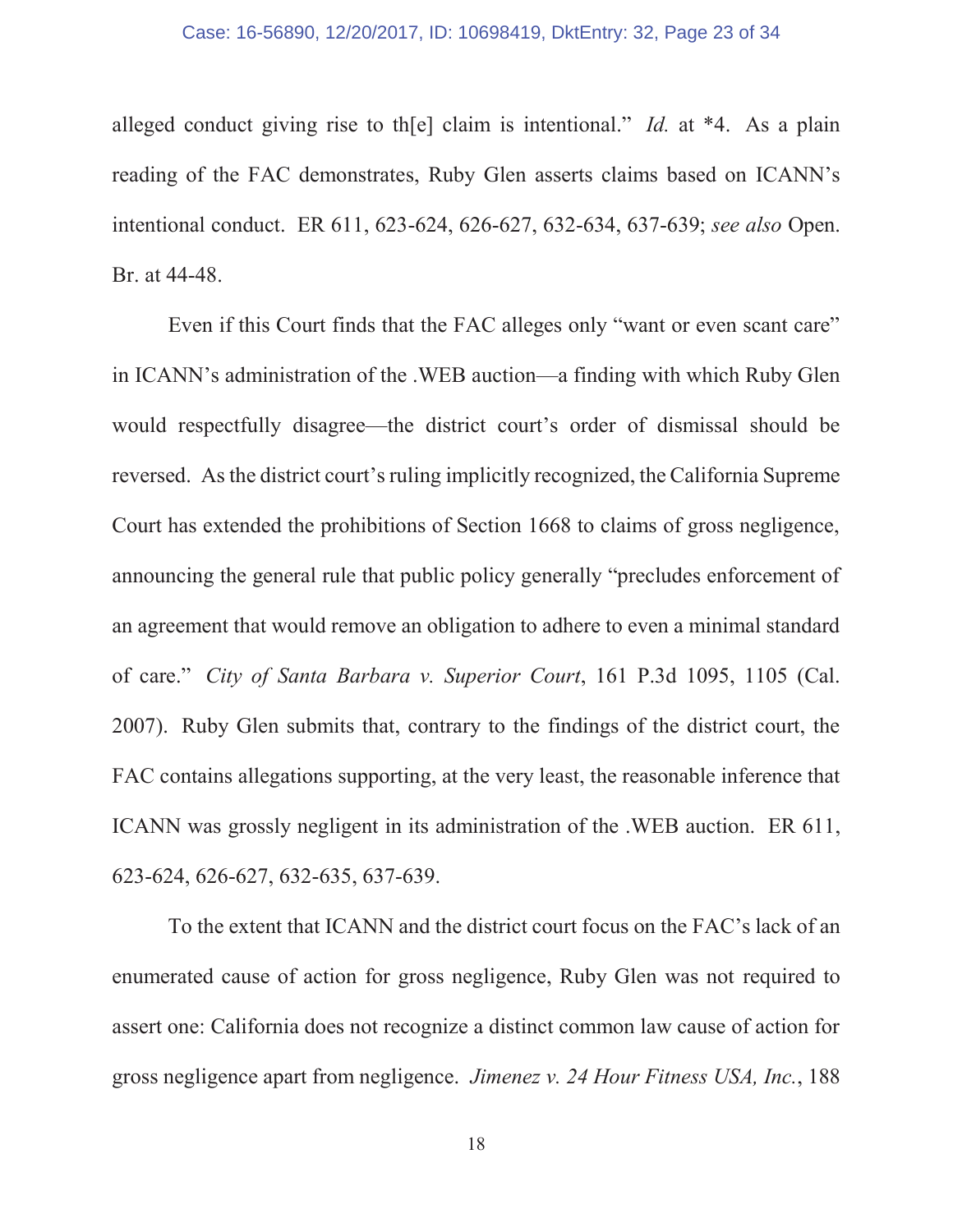Cal. Rptr. 3d 228, 233 n. 3 (Cal. Ct. App. 2015). Rather, as the Supreme Court held in *City of Santa Barbara*, "gross negligence" is a factual standard of conduct that "simply imposes a limitation on the defense that is provided by a release" and not a cause of action that the must be plead. *City of Santa Barbara*, 161 P.3d at 1117 n.58; *accord Anderson v. Fitness Int'l, LLC*, 208 Cal. Rptr. 3d 792, 801 (Cal. Ct. App. 2016). California courts have applied this holding in a variety of contexts. *See*, *e.g*., *Milwicz v. Pub. Storage*, No. B212266, 2010 WL 892298, \*5-6 (Cal. Ct. App. Mar. 15, 2010) (defendant could not contractually limit liability for failing to notify customer before selling his belongings).5

As argued in the Opening Brief and demonstrated by the record, the FAC presents plausible allegations of intentional, wrongful and grossly negligent conduct regarding ICANN's administration of the .WEB auction. The Court should reverse the district court's decision on these grounds and "afford[] [Ruby Glenn] an opportunity to test [its] claim[s] on the merits." *Foman v. Davis*, 371 U.S. 178, 182, 83 S. Ct. 227, 230 (1962).

 $rac{1}{5}$  Although unpublished opinions of the California Court of Appeal are nonbinding, this Court may rely on them to determine whether a given proposition "accurately represents California law." *Beeman v. Anthem Prescription Mgmt*., 689 F.3d 1002, 1008 n.2 (9th Cir. 2012).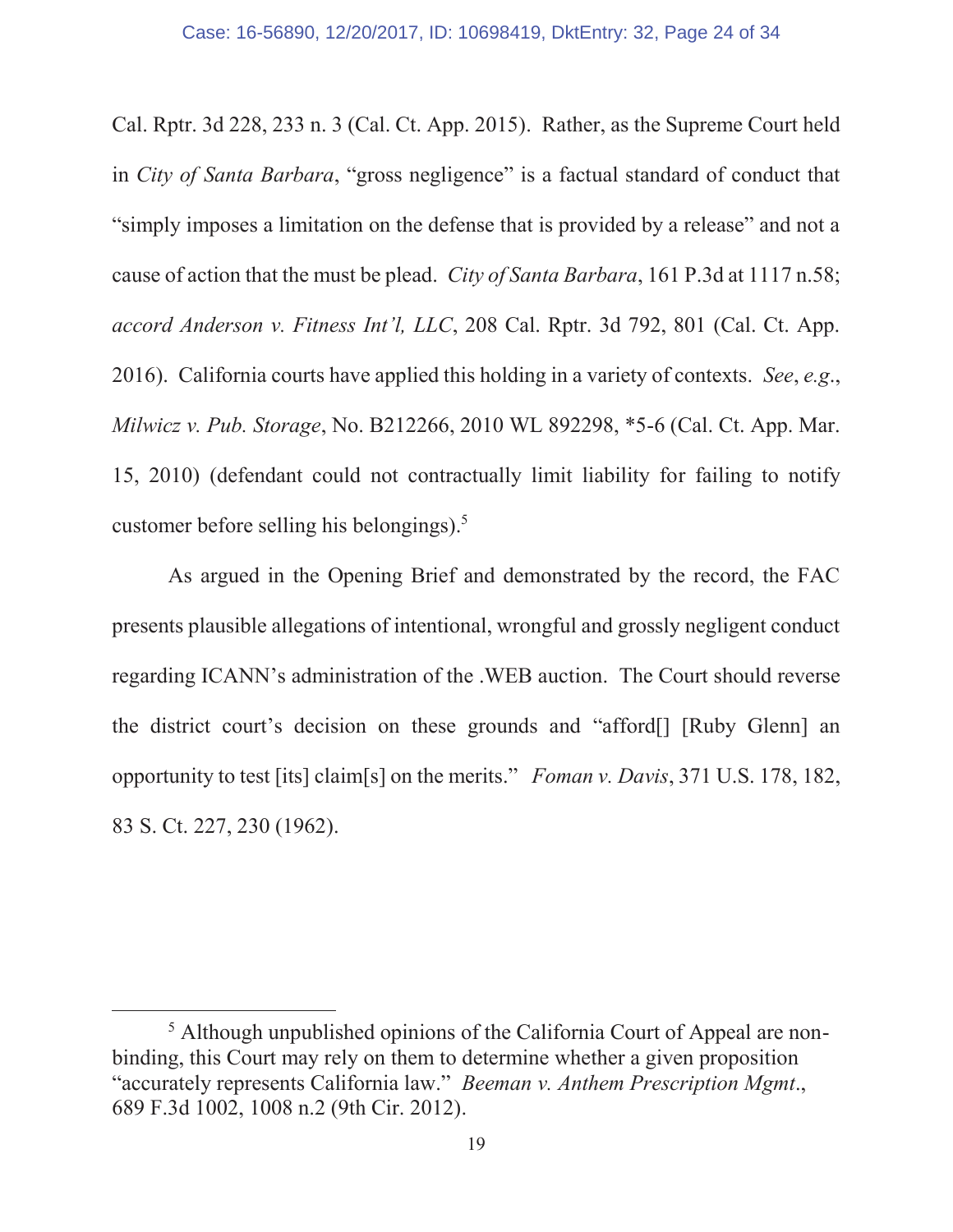#### 3. The Non-Binding Nature of the Procedural Review Afforded by

# the IRP Renders ICANN's Accountability Mechanisms Illusory

Citing to the district court's ruling, ICANN argues that the Exculpatory Clauses cannot violate Section 1668 as a matter of law because the Guidebook "give[s] Ruby Glen meaningful redress for its claims through ICANN's accountability mechanisms, including the Independent Review Process." Ans. Br. 36-37. In support of its contention, ICANN seeks to hide from the non-binding nature of its alternative accountability mechanisms—both in form and in practice by selectively quoting language that describes portions of that process as "final and hav[ing] precedential value." *Id.* at 37. ICANN's strained attempts to characterize the IRP as anything other than a non-binding, advisory opinion serve only to highlight the inaccuracy of that charge.

It is undisputed that ICANN's Bylaws limit the IRP's scope of review to "comparing contested actions of the Board to the Articles of Incorporation and Bylaws, and declaring whether the Board has acted consistently with the provisions of the Articles of Incorporation and Bylaws." ER 122-123 at ¶ 64 (citing ICANN Bylaws at Art. IV, § 3.4). ICANN readily admits this fact in IRP proceedings: "ICANN submits that: The IRP is a unique process available under ICANN's bylaws for [parties] that claim to have been materially or adversely affected by a decision or action of the ICANN board, but only to the extent that Board action was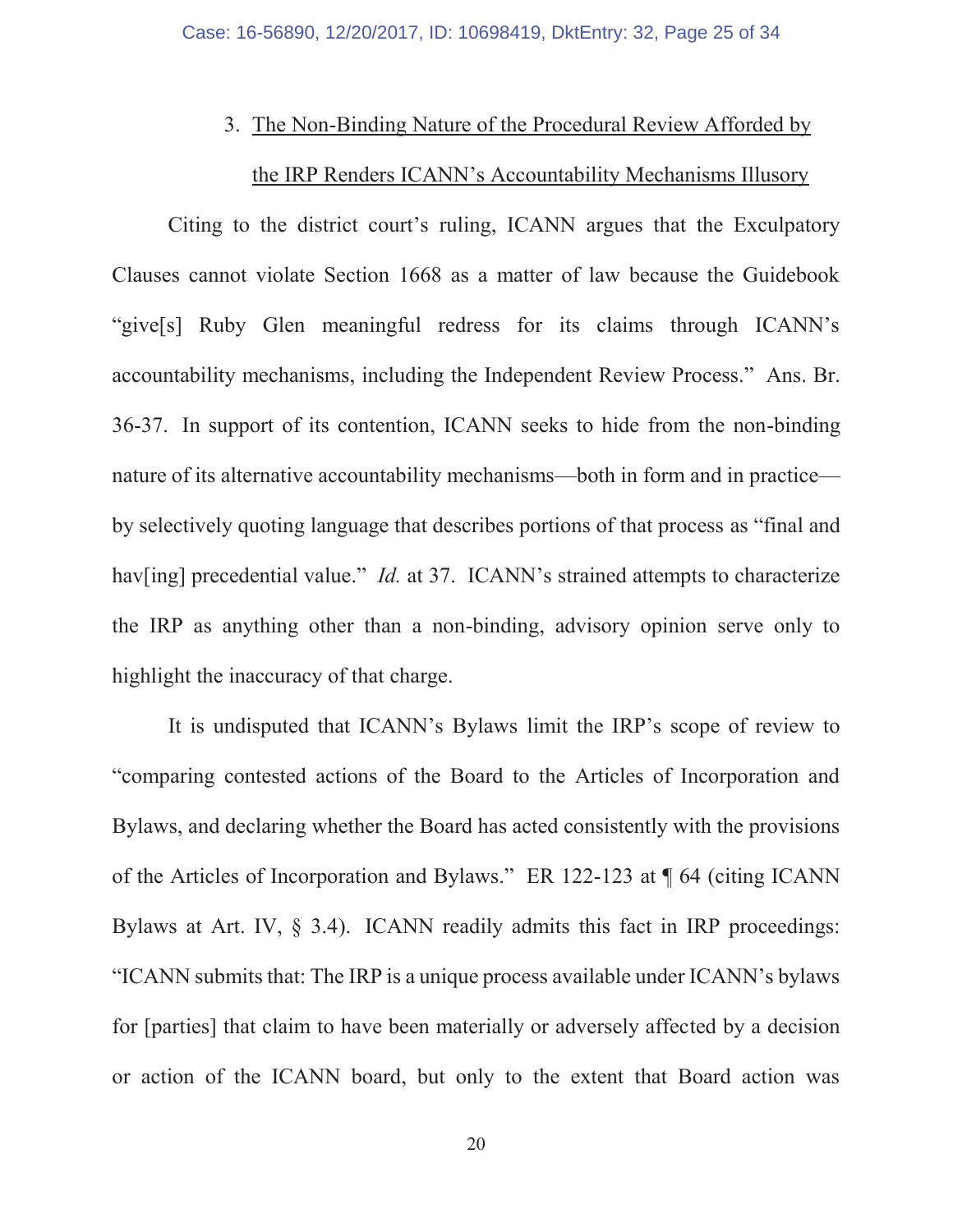#### Case: 16-56890, 12/20/2017, ID: 10698419, DktEntry: 32, Page 26 of 34

inconsistent with ICANN's Bylaws or Articles." ER 121 at ¶ 64. ICANN also includes a "Standard of Review" provision in its IRP submissions acknowledging that the IRP panel is "tasked [only] with providing *its opinion* as to whether the challenged Board actions violated ICANN's Articles or Bylaws." ER 121 at ¶ 64.

Indeed, ICANN has so vigorously defended its position that IRP decisions are non-binding that one IRP panel deemed it necessary to respond, "[t]he Panel seriously doubts that the Senators questioning former ICANN President Stuart Lynn in 2002 would have been satisfied had they understood that a) ICANN had imposed on all applicants a waiver of all judicial remedies, and b) the IRP process touted by ICANN as the "ultimate guarantor" of ICANN accountability was only an advisory process, the benefit of which accrued only to ICANN." ER 109 at ¶ 115.

In the face of these condemning positions, ICANN cites *Cont'l Airlines, Inc. v. Goodyear Tire & Rubber Co*., 819 F.2d 1519 (9th Cir. 1987), for the proposition that Section 1668 does not prohibit Exculpatory Clauses where "[o]ther sanctions remain in place." Ans. Br. at 37. However, *Cont'l Airlines* does not support ICANN's position that a non-binding, advisory opinion is the type of "sanction" that this Court believed should preempt scrutiny of the Exculpatory Clauses under Section 1668. *Cont'l Airlines, Inc*., 819 F.2d at 1527.

Nor does ICANN's insistence that this case is somehow governed by *Wolsey, Ltd. v. Foodmaker, Inc.*, 144 F.3d 1205 (9th Cir. 1998), and *AMF Inc. v. Brunswick*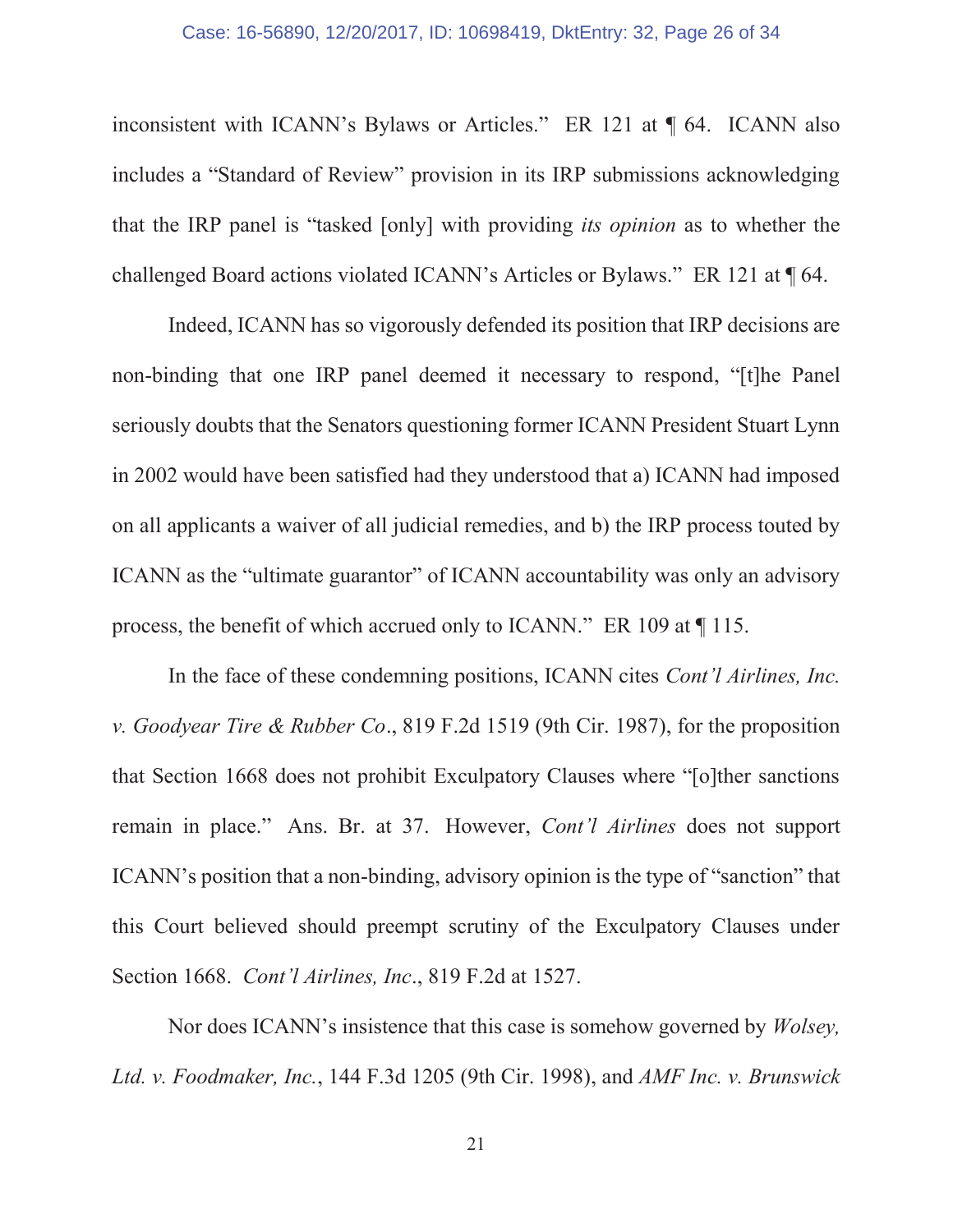*Corp*., 621 F. Supp. 456 (E.D.N.Y. 1985), find any support in those decisions. The issue in *Wolsey* and *AMF* was whether a non-binding arbitration before the American Arbitration Association was an "arbitration" within the meaning of the Federal Arbitration Act, and whether a state law procedural arbitration rule was applicable. *Wolsey*, 144 F.3d at 1207; *AMF*, 621 F. Supp. at 460. There were no issues even remotely similar to those presented here, such as whether the alternative redress options advanced by the aggrieved party were unfair, futile, or unconscionable. Indeed, *Wolsey* directly supports Ruby Glen's position because the court emphasized that the essence of arbitration is an agreement to have disputes resolved through "an award made by a third-party arbitrator." *Wolsey*, 144 F.3d at 1208. Here, the final decision as to the outcome of any dispute submitted to an IRP panel rests not with the third-party arbitrators, but with ICANN. ER 626.

Despite ICANN's vague claims about a "mandatory" and "final" IRP process, the accountability mechanisms ICANN champions offer no recourse to an aggrieved party in the event ICANN decides that it will not comply with an IRP panel decision. ER 626. It is astounding that after at least one IRP panel admonished ICANN for failing to "forthrightly explain and acknowledge" to New gTLD applicants that the IRP is a "remedial scheme with no teeth . . . [and] merely advisory," ICANN continues to hide the ball. ER 109 at ¶ 115.

22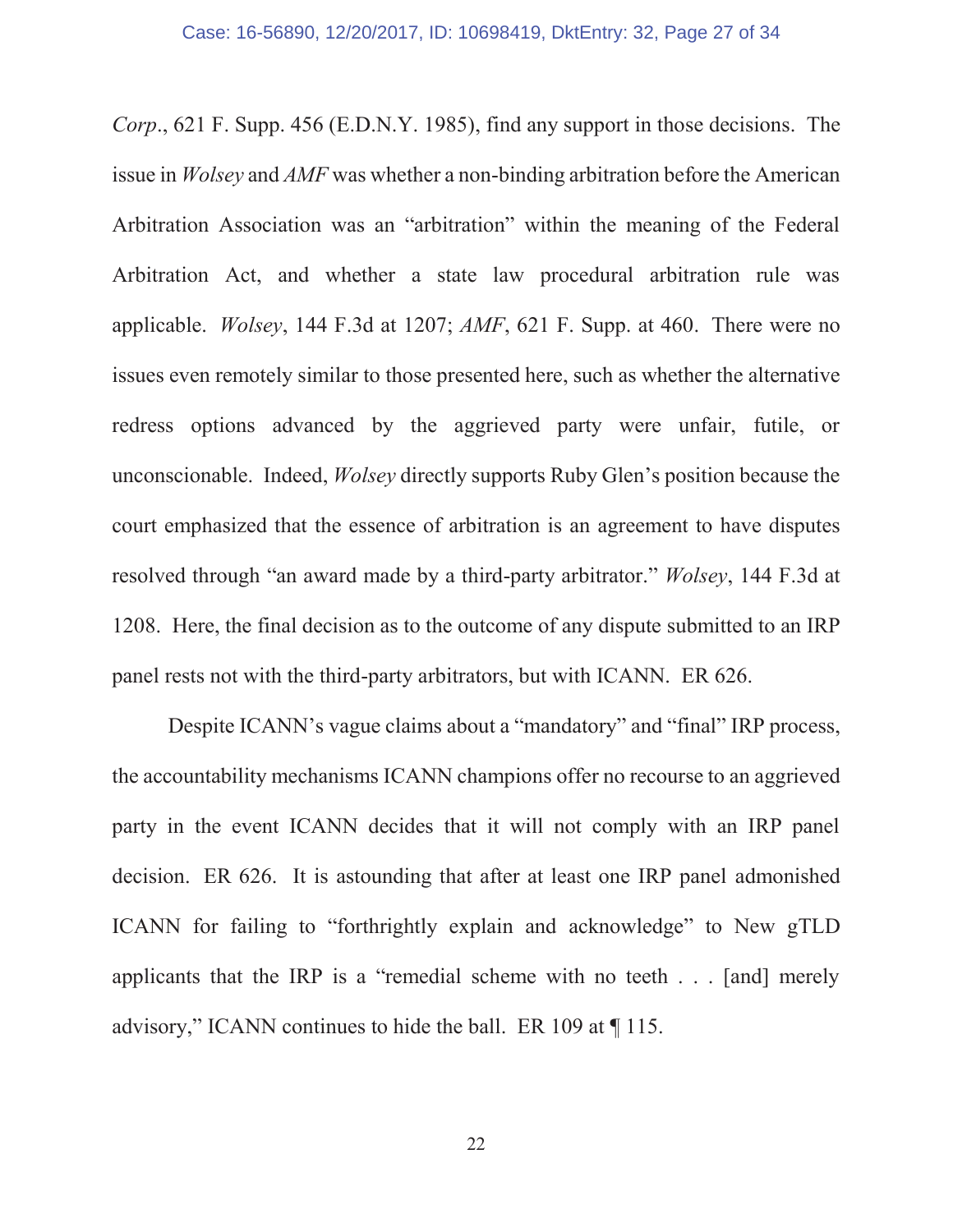# **C. The District Court Erred in Failing to Find the Exculpatory Clauses Unconscionable**

Although ICANN disputes the unconscionable nature of the Exculpatory Clauses, it relies on case law holding that procedural unconscionability can result from "an inequality of bargaining power which result[ed] in no real negotiation and an absence of meaningful choice," Ans. Br. at 58 (citing *Appalachian Ins. Co*., 262 Cal. Rptr. at 728), and that substantive unconscionability is characterized by contractual terms that are "overly harsh," "unduly oppressive," and "unreasonably favorable," Ans. Br. 59 (citing *Poublon v. C.H. Robinson Co.*, 846 F.3d 1251, 1261 (9th Cir. 2017)). When viewed in conjunction with the allegations of the FAC and the record on appeal, these admissions provide the Court with a basis to reverse the district court's determination as to the enforceable nature of the Exculpatory Clauses.

In order to apply to operate the .WEB gTLD, Ruby Glen was forced to agree to the Guidebook containing the Exculpatory Clause. Ruby Glen did not negotiate any provision of the Guidebook, nor did Ruby Glen contribute to the language in the provisions at issue. Although ICANN asserts that the Exculpatory Clause was a collaborative effort because it invited comments on the draft Applicant Guidebook as a whole, ICANN unilaterally rejected calls to modify the language in the Exculpatory Clauses—even ignoring the criticism leveled at the Exculpatory Clause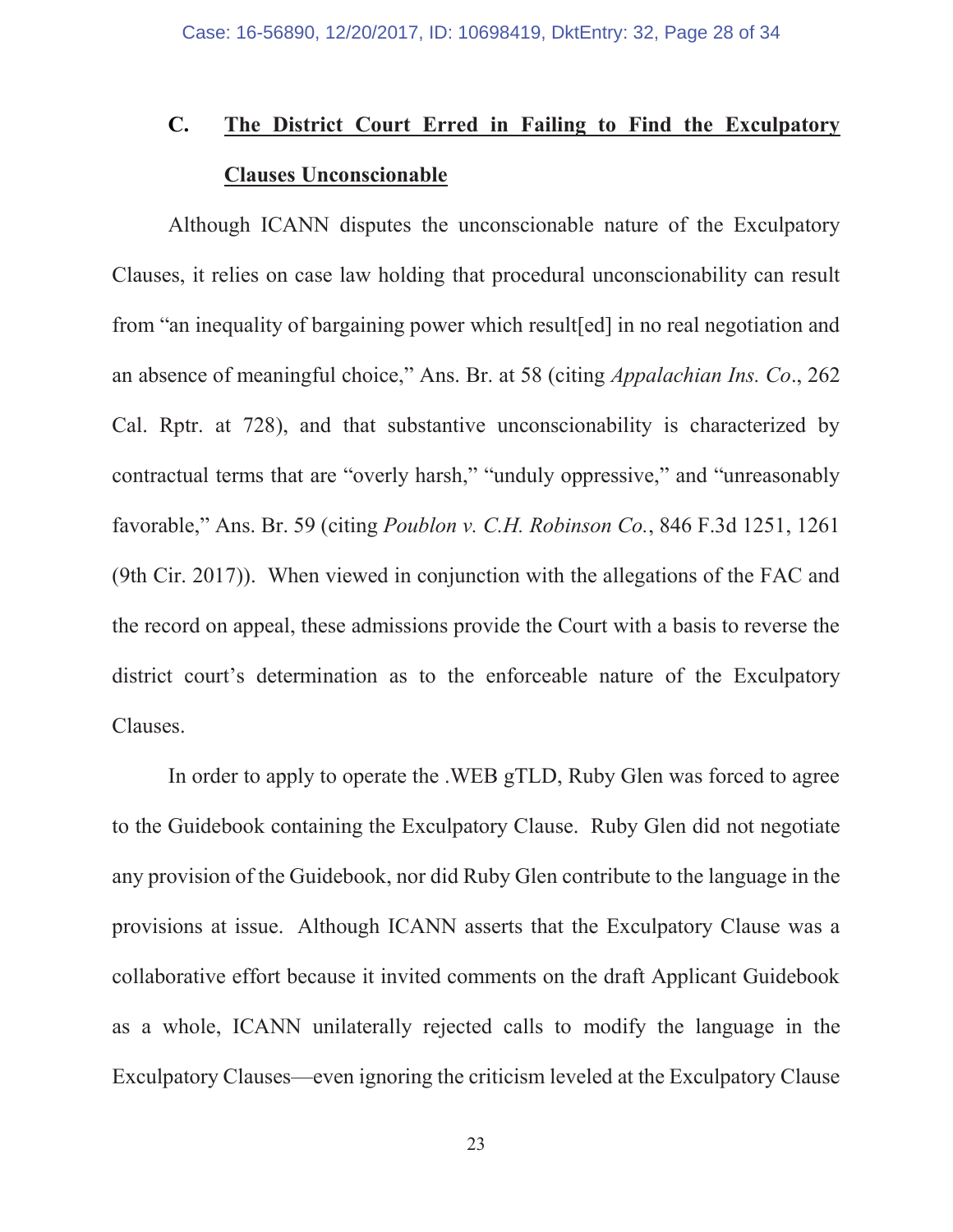by its own GAC.<sup>6</sup> It is not only disingenuous, but patently false for ICANN to imply that Ruby Glen had the opportunity to effectively negotiate the elimination of the release or use the comment process to avoid it. ER 617.

In contrast to the situations raised by ICANN's citation to *Grand Prospect*, *Appalachian Ins., and Morris*—all of which involved *active negotiations*—there was *no negotiation* between ICANN and Ruby Glen. As such, Ruby Glen faced the procedurally unconscionable choice to submit to ICANN's contract (with its harsh exculpatory terms), or exit the domain registry market.

In attempting to avoid a finding that the Exculpatory Clauses are substantively unconscionable, ICANN argues that the Exculpatory Clauses are necessary because, without them, as stated by the district court, "any frustrated applicant could, through the filing of a lawsuit, derail the entire system developed by ICANN to process applications for gTLDs." ER 18. However, this determination fails to recognize that the Exculpatory Clauses wholly absolve ICANN of any liability, effectively ensconcing ICANN as the ultimate arbiter of its own conduct, and mandating that New gTLD Program applicants give up *any and all rights* to judicial redress for ICANN's actions while ICANN retains its full judicial rights. *Id.* This outcome is the essence of substantive unconscionability.

 <sup>6</sup> ICANN Board GAC Consultation: "Legal Recourse" for New gTLD Registry Applicants, available at https://archive.icann.org/en/topics/new-gtlds/gacboard-legal-recourse-21feb11-en.pdf (last visited on December 20, 2017)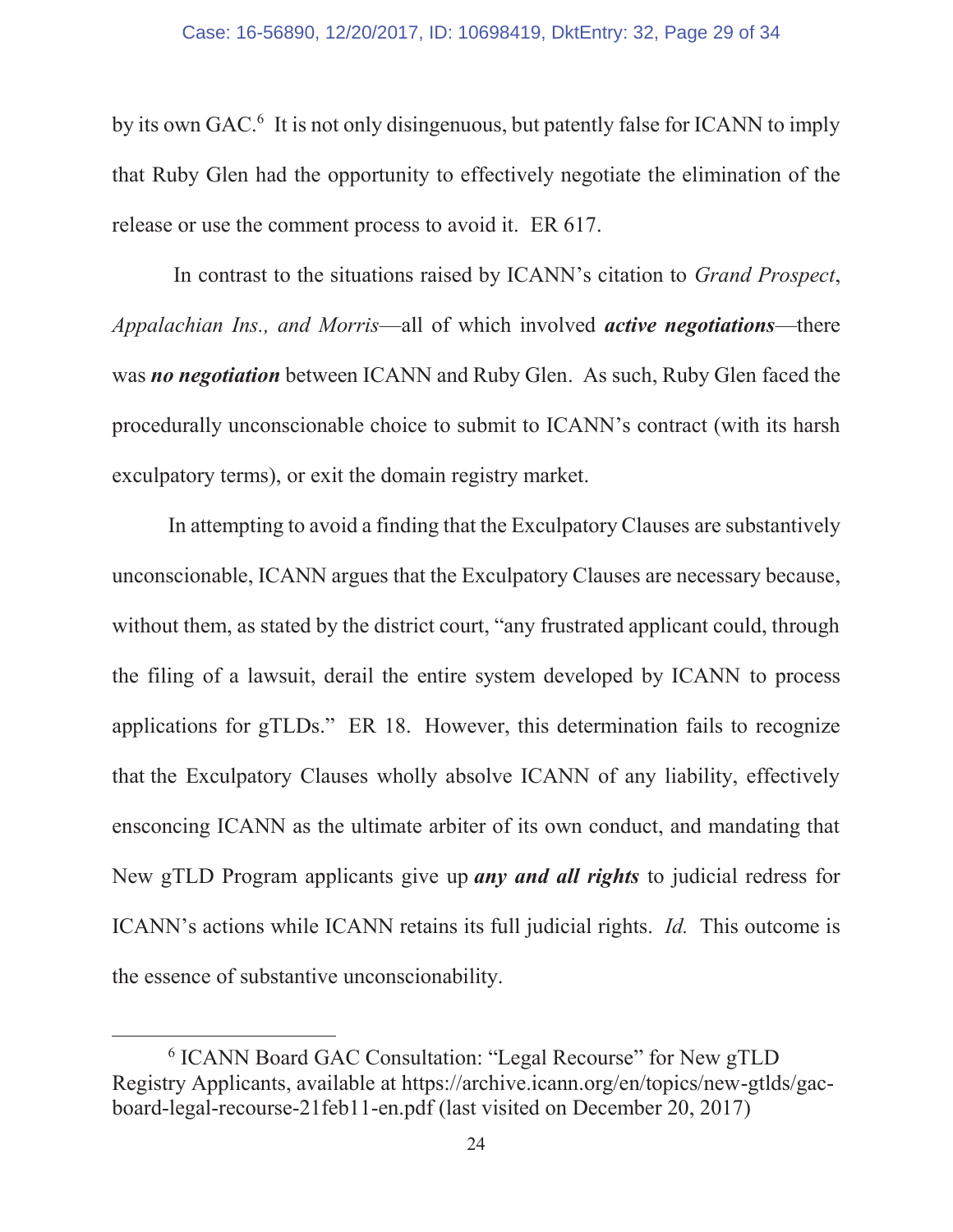Over significant protest from the Internet community, and despite the obviously one-sided, substantively and procedurally unconscionable nature of the Exculpatory Clauses, ICANN made a calculated decision to adopt the language in those clauses without modification. It cannot now avoid the impact of that illadvised decision.

## **D. The District Court Erred In Denying Ruby Glen Leave to Amend**

ICANN urges the Court to uphold the district court's decision to dismiss Ruby Glen's claims with prejudice by mischaracterizing the procedural posture surrounding Ruby Glen's initial amendment of its pleading, and ignoring the mandates of Federal Rule of Civil Procedure 15(a)(2), which provides that leave to amend a pleading "shall be freely given when justice so requires."

The United States Supreme Court and the Ninth Circuit have repeatedly affirmed that leave to amend is to be granted with "extreme liberality." *DCD Programs, Ltd. v. Leighton*, 833 F.2d 183, 186 (9th Cir. 1987) (citation omitted); *see e.g, Foman v. Davis*, 371 U.S. at 182, (leave to amend should be freely given); *Eminence Capital, LLC v. Aspeon, Inc*., 316 F.3d 1048, 1052 (9th Cir. 2003) ("Absent prejudice, or a strong showing of any of the remaining *Foman* factors, there exists a presumption under Rule 15(a) in favor of granting leave to amend." (emphasis in original); *United States v. Webb*, 655 F.2d 977, 979 (9th Cir. 1981) (courts should be guided by policy favoring decisions on the merits "rather than on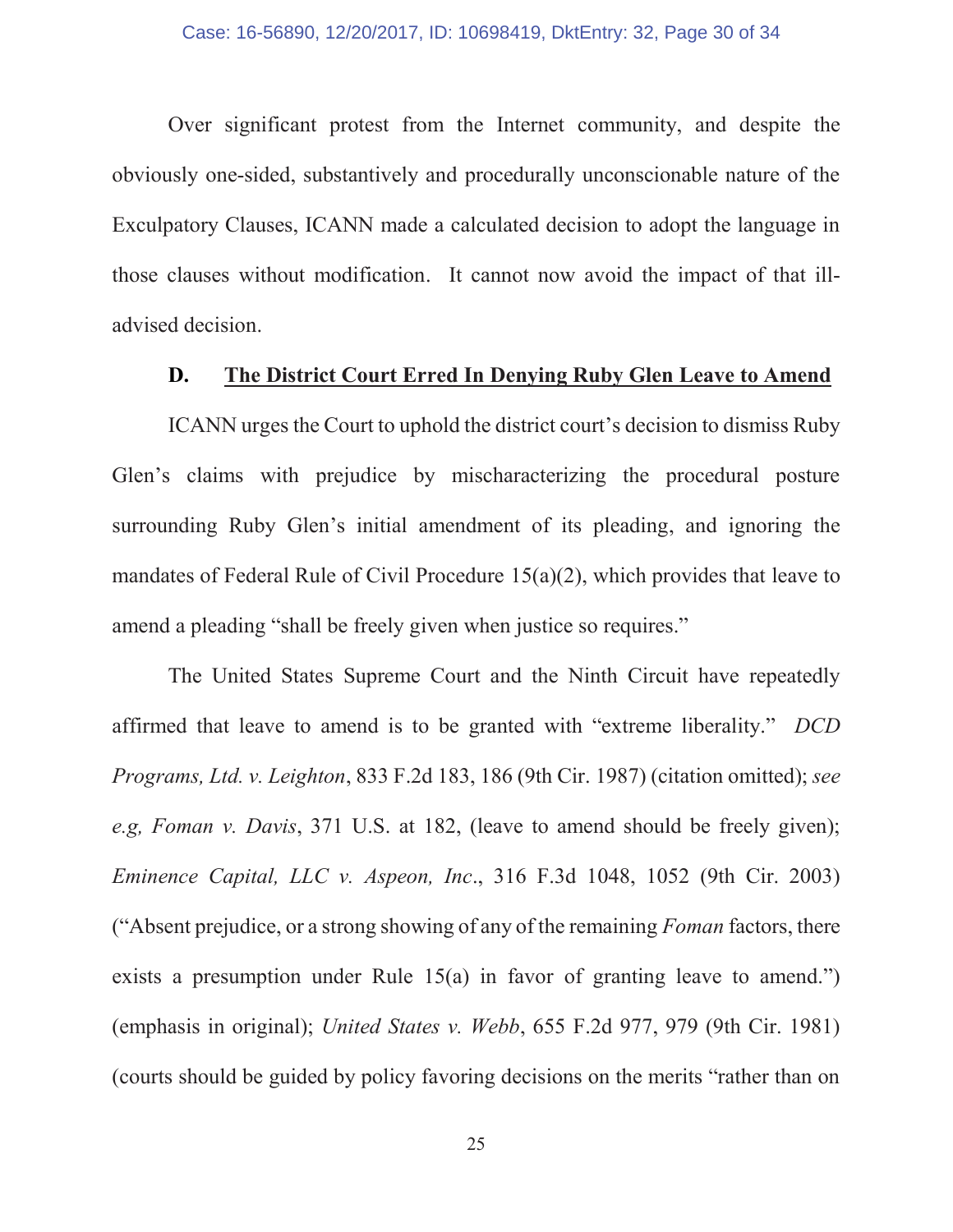the pleadings or technicalities"); *see also* Moore, 3-15 Moore's Federal Practice - Civil § 15.14 ("A liberal, pro-amendment ethos dominates the intent and judicial construction of Rule 15(a).").

The primary factors relied upon by the Supreme Court and the Ninth Circuit in denying a motion for leave to amend are "bad faith, undue delay, prejudice to the opposing party, and futility of amendment." *DCD Programs*, 833 F.2d at 186. No such circumstance is present here. ICANN does not argue that it will be prejudiced by allowing a further amendment nor are there any facts that support the existence of bad faith or undue delay on the part of Ruby Glen.

Nor would amendment be futile. Ruby Glen submits that despite the district court's prior denial of its motion for limited discovery, ER 598-609, which provides a compelling justification for amendment in itself, *Werner v. Werner*, 267 F.3d 288 (3d Cir. 2001), it has discovered additional facts to bolster the claims asserted in the FAC. Ruby Glen also has grounds to assert a direct claim for fraudulent inducement by alleging facts demonstrating that ICANN falsely indicating that it would abide by its Bylaws and Articles of Incorporation, as well as the provisions contained in the Guidebook and New gTLD Program Auction Rules in administering the .WEB auction in an effort to fraudulently induce Ruby Glen to submit its application. A similar claim survived summary judgment in the DCA matter and is currently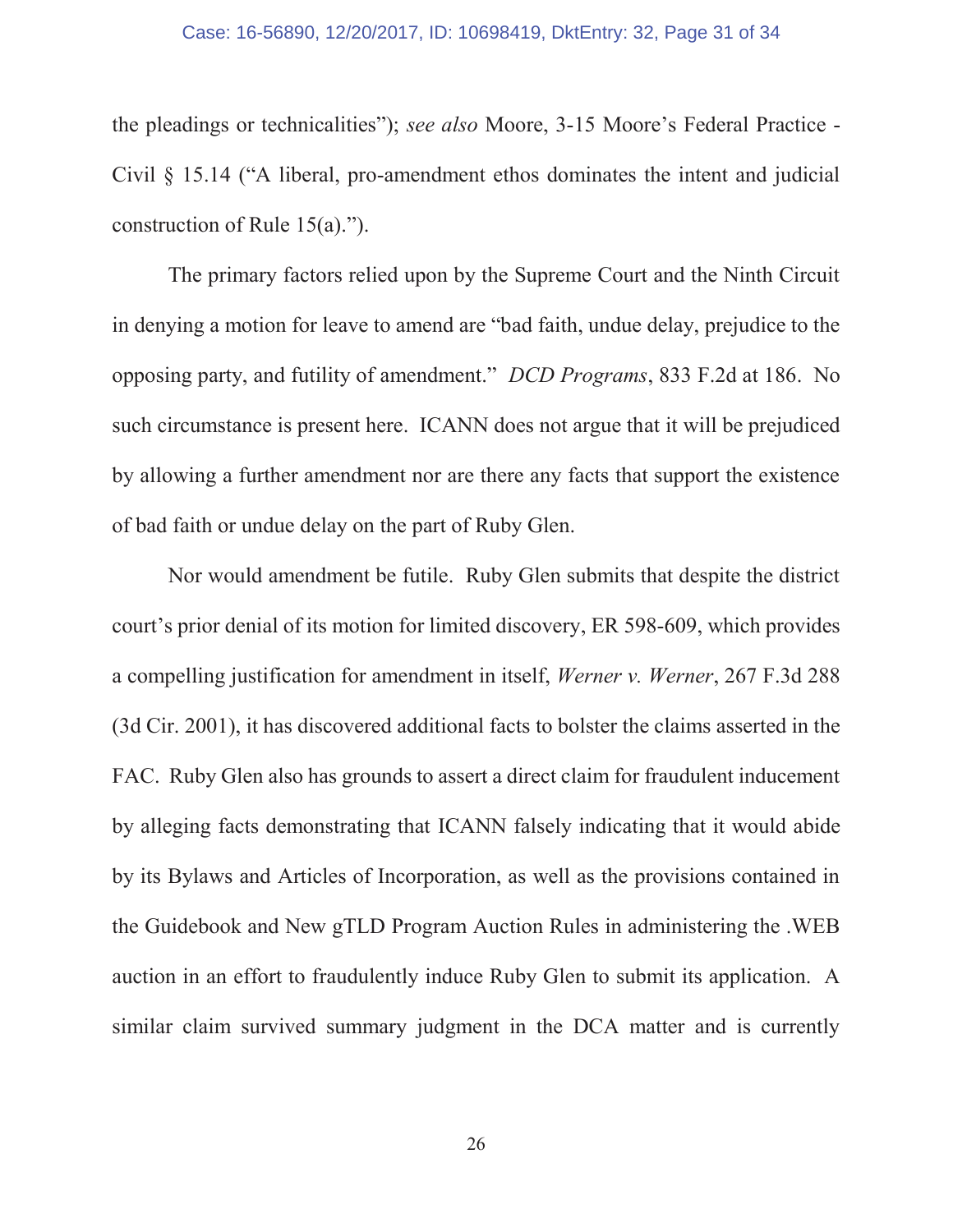scheduled for trial.<sup>7</sup> See DotConnect Africa Trust v. Internet Corp. for Assigned *Names and Numbers,* No. BC607494, 2017 WL 5956975, at \*5 (Cal. Super. Ct. August 9, 2017)*.* Ruby Glen deserves the same opportunity.

# **III. CONCLUSION**

For the foregoing reasons and those contained in its Opening Brief, Ruby Glen respectfully requests that this Court reverse the district court's order dismissing Ruby Glen's First Amended Complaint pursuant to Federal Rule of Civil Procedure 12(b)(6) and allow this matter to proceed on the merits.

DATED: December 20, 2017 COZEN O'CONNOR

By: /s/ Paula L. Zecchini

Paula L. Zecchini E-mail: pzecchini@cozen.com 999 Third Avenue, Suite 1900 Seattle, WA 98104 Telephone: 206-340-1000 Facsimile: 206-621-8783 *Attorneys for Plaintiff-Appellant* Ruby Glen, LLC

 <sup>7</sup> Although originally pending before the Central District of California, ICANN appealed the district court's issuance of a preliminary injunction in favor of DCA, discussed *supra* at Section II., B. 2. After briefing on the merits but before oral argument, this Court dismissed ICANN's appeal (Case No. 16-55693) due to the existence of a subject matter jurisdiction issue at the district court level. The matter is currently proceeding before the Superior Court for California in Los Angeles County, as Case No. BC607494.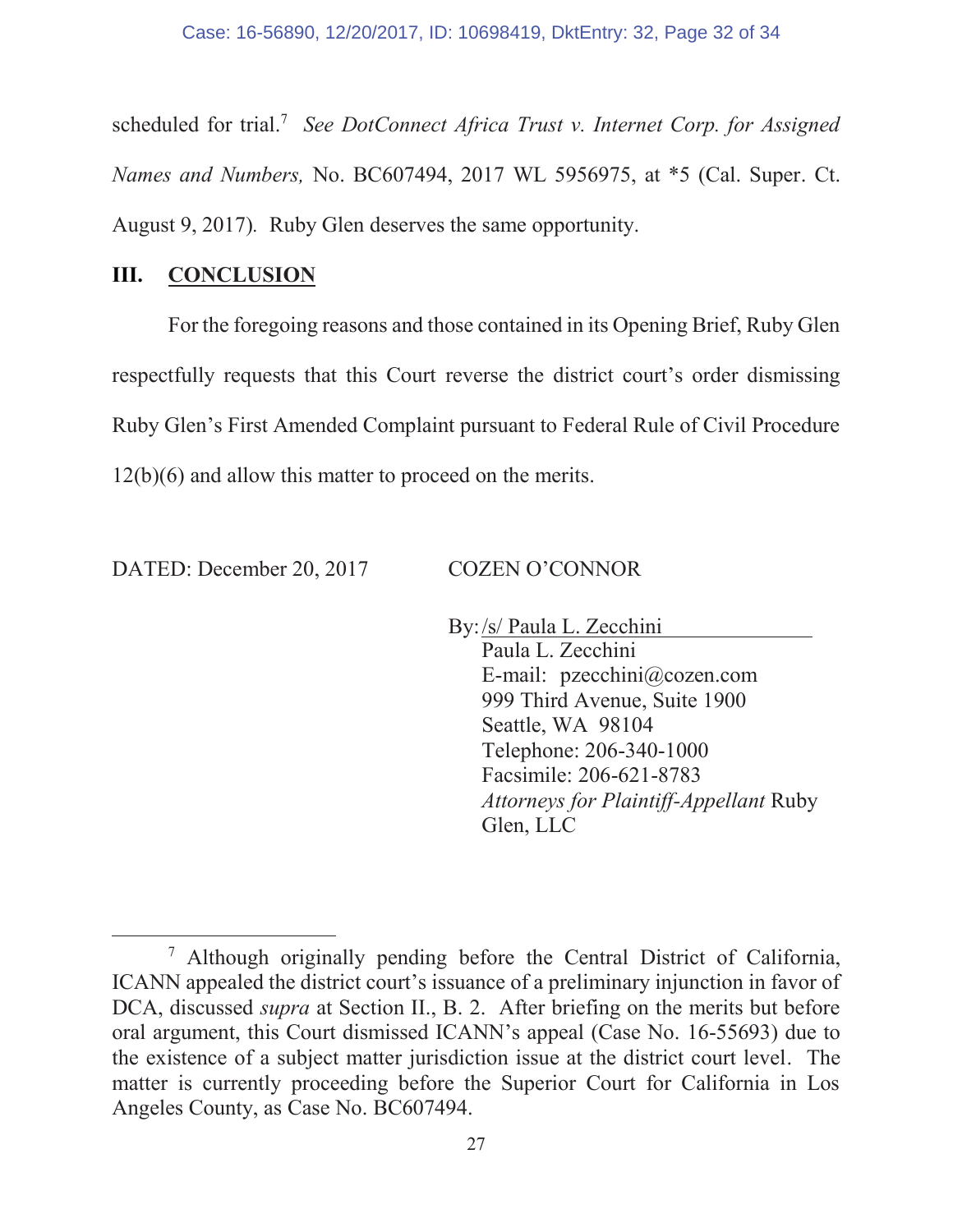# **CERTIFICATE OF COMPLIANCE**

Pursuant to Rule 32(a)(7) of the Federal Rules of Appellate Procedure, I hereby certify that this brief contains 6,416 words, including footnotes. In making this certification, I have relied on the word count of the computer program used to prepare the brief. This brief complies with the typeface requirements of Fed. R. App. P. 32(a)(5) and the type style requirements of Fed. R. App. P. 32(a)(6) because this brief has been prepared in a proportionately spaced typeface using Microsoft Word Times New Roman 14-point font.

DATED: December 20, 2017 COZEN O'CONNOR

By: s/ Paula L. Zecchini Paula L. Zecchini

> *Attorneys for Plaintiff-Appellant* Ruby Glen, LLC